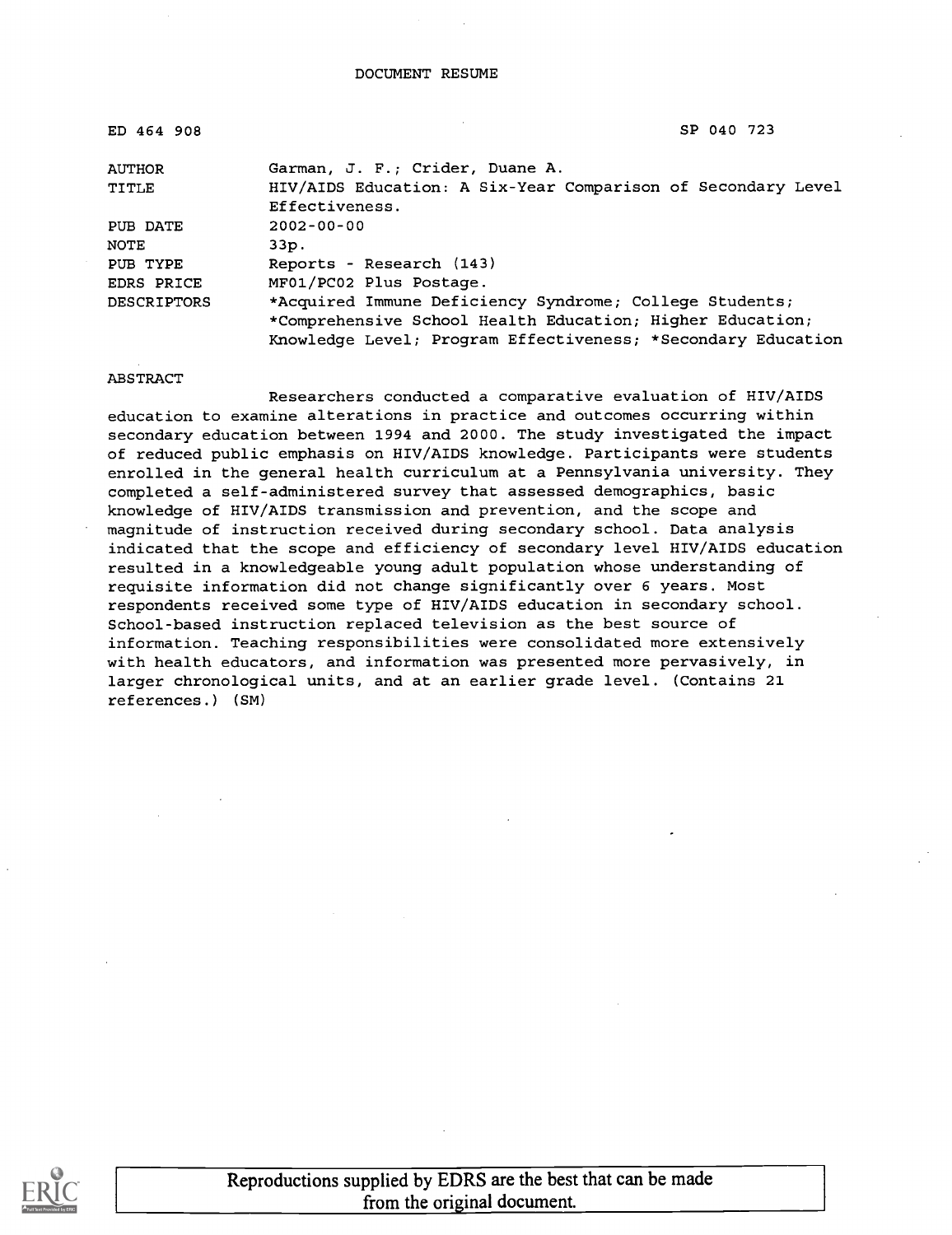'

 $\sim$  $\sim$   $\sim$ 

?MISSION TO REPRODUCE AND SEMINATE THIS MATERIAL HAS BEEN GRANTED BY

#### <u>J.F. Garman</u>

TO THE EDUCATIONAL RESOURCES INFORMATION CENTER (ERIC) 1

U.S. DEPARTMENT OF EDUCATION Office of Educational Research and Improvement EDUCATIONAL RESOURCES INFORMATION

CENTER (ERIC) O This document has been reproduced as received from the person or organization originating it.

O Minor changes have been made to improve reproduction quality.

 $\bullet$ Points of view or opinions stated in this document do not necessarily represent official OERI position or policy. HIV/AIDS Education - A Six-Year Comparison of Secondary Level Effectiveness

J. F. Garman, Ph.D. Department of Health, Physical Education and Dance Kutztown University of Pennsylvania Kutztown, Pennsylvania 19530 Phone: (610) 683-4373 Fax: (610) 683-1318 e-mail: garman@kutztown.edu

Duane A. Crider, Ph.D. Department of Health, Physical Education and Dance Kutztown University of Pennsylvania Kutztown, Pennsylvania 19530 Phone: (610) 683-4375 Fax: (610) 683-1318 e-mail: crider@kutztown.edu

Member Institution Commonwealth of Pennsylvania State System of Higher Education

7a 3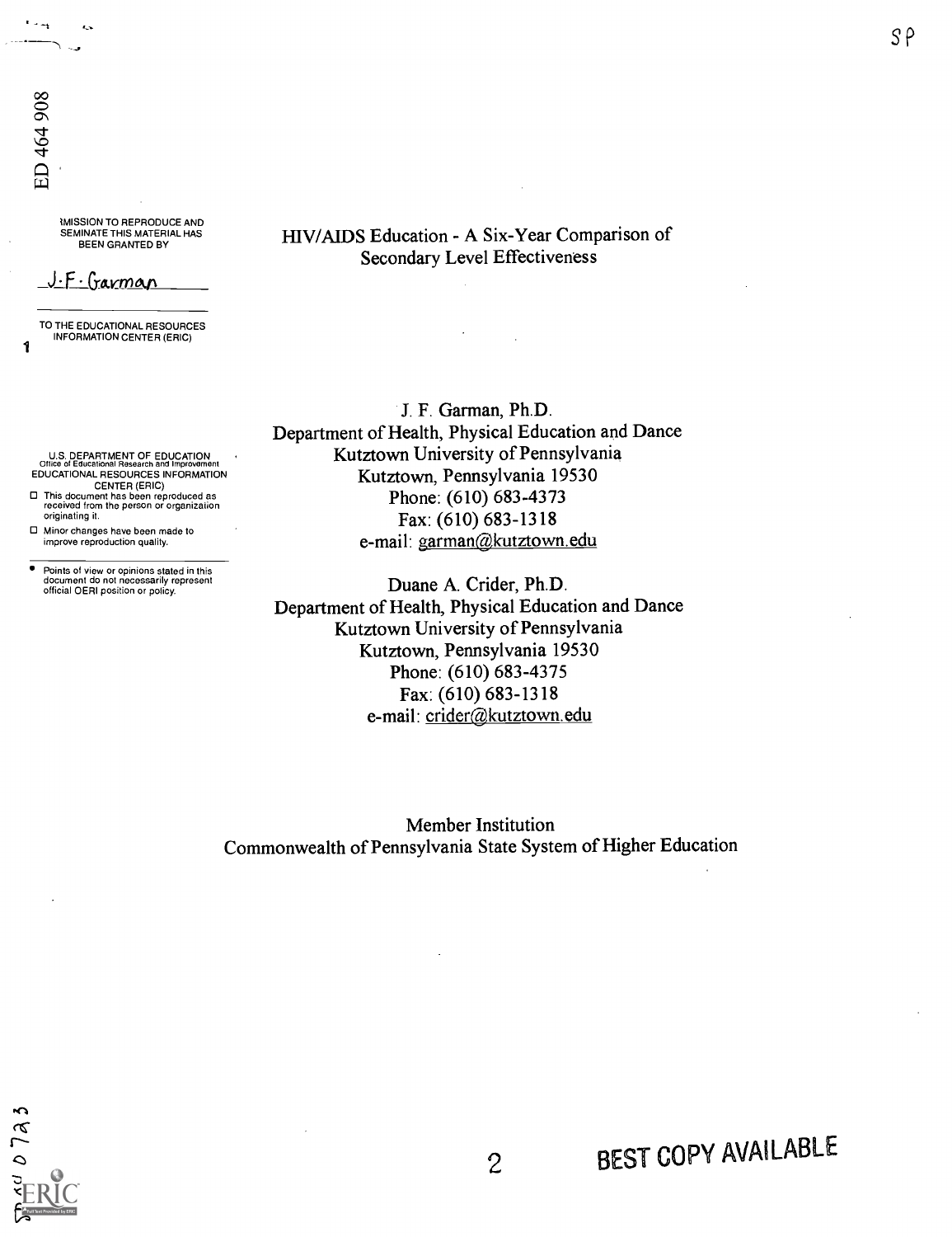Abstract: A comparative evaluation of HIV/AIDS education was undertaken to assess alterations in practice and outcomes occurring within secondary education between 1994 and 2000. Results evaluated, collectively and on the basis of response patterns to mandatory information needs, suggested the scope and efficiency of current, secondary level HIV/AIDS education continues to result in a knowledgeable young adult population whose understanding of requisite information has not changed significantly over a sixyear period. School-based instruction has replaced television as the "best source" of information with teaching responsibilities consolidated more extensively with the health educator, information presented more pervasively, in larger chronological units, and at an earlier grade level.

Key Words: HIV, AIDS, Education, Prevention

Introduction: Acquired immunodeficiency syndrome (AIDS) and its precursor human immunodeficiency virus (HIV) continue to create significant global health concerns (Nicoll and Gill, 1999). Within the United States, advances in treatment coupled with vigorous public and school-based health education campaigns have produced more effective disease management (Cochran and Wilson, 1999; Kak, MacArthur, and Crane, 2000), an informed young adult population (Garman, 1997; Garman and Lottes, 1994, 1997) and reduced disease incidents (Gottlieb, 1998). As the ability to manage these diseases has improved, complacency appears to be increasing (Woodman, 1999), overt public interest is less apparent and media-based mechanisms utilized to inform and educate the public seem to be less visible. This investigation was undertaken to compare alterations in the scope and efficiency of HIV/AIDS education in secondary education

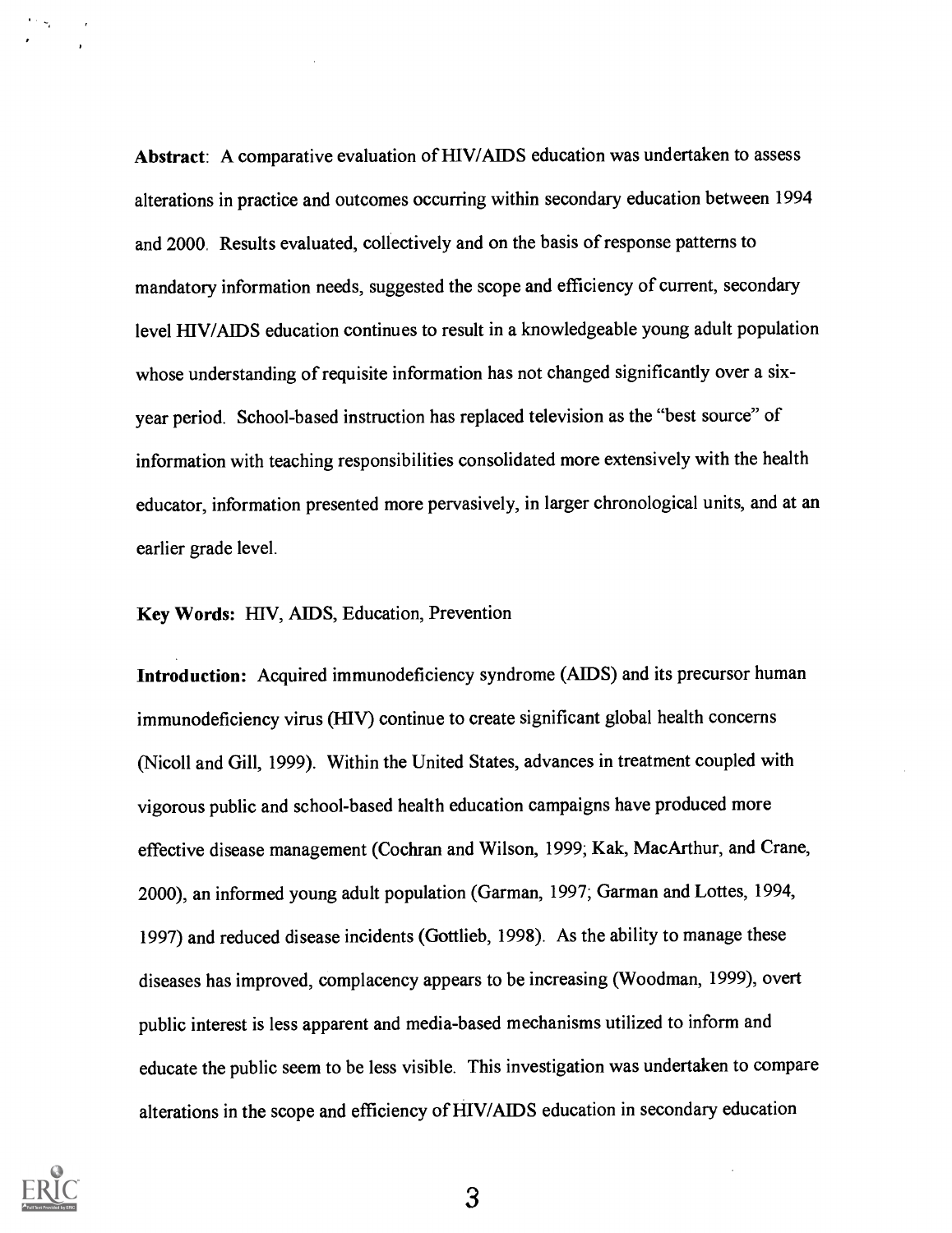occurring prior to and at the year 2000 and to evaluate the impact reduced public emphasis has had on HEV/AIDS knowledge. It is hypothesized that the scope and efficiency of current practice continues to result in a knowledgeable young adult population.

Methodology: Participants were voluntarily recruited from students enrolled in the general health curriculum at a regional university located in eastern Pennsylvania. Subjects followed procedures previously reported (Garman, 1997; Garman and Lottes 1994, 1997). These included completing a 43 item, self-administered survey instrument designed to assess demographic variables, basic knowledge of HIV/AIDS transmission and prevention and the scope and magnitude of instruction received during their secondary experience. The instrument developed was a modification of a subject specific questionnaire, utilized by the Commonwealth of Pennsylvania's Department of Health (McKenna and Young, 1990) and included 11 questions identifying demographic variables, 13 inquiries focusing on scope of instruction, 10 questions relating to basic disease information and 9 addressing misconceptions. Data was collected during curricular offerings' initial meetings well in advance of any instruction or discussion about sexually transmitted diseases or other topics relating to HIV or AIDS. Items not answered by participants were scored as "no response" rather than as an "error." In addition to evaluating collective data, comparative assessment required the identification of four subsets of data based on response accuracy to two categories of questions. The first category was comprised of eleven questions that dealt with information that if not "learned" could be life threatening (example: Can a person who has the HIV/AIDS virus infect someone else during sexual intercourse). These were labeled "required"



 $\mathcal{F}(\mathcal{A})$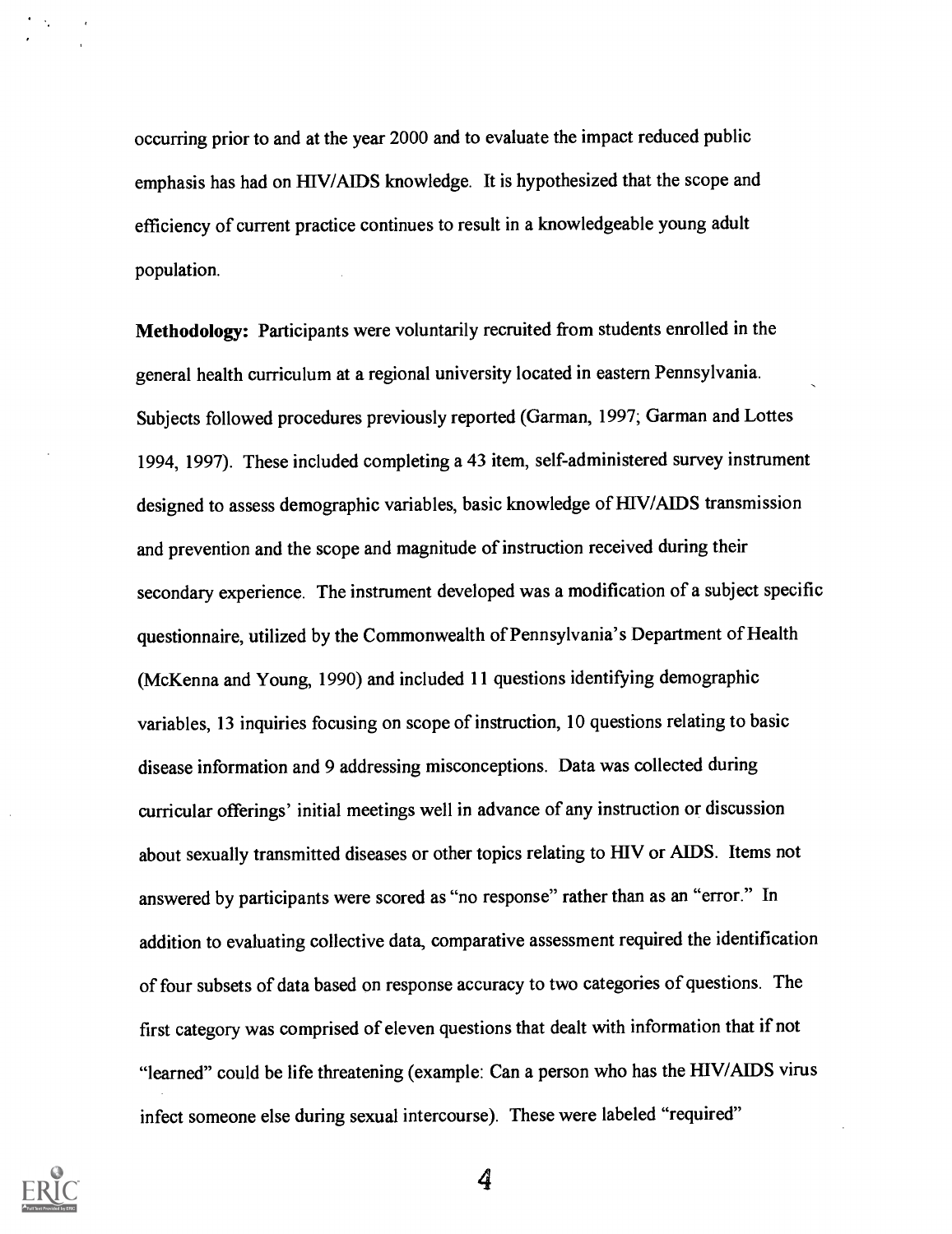information. Eight questions comprised the second category and were labeled "nonrequired." While these had the potential to create anxiety if not "learned," they were not considered life threatening (example: Can a person get HIV/AIDS infection from using public toilets). The four groups created, on the basis of potential responses, included: All Correct Information (AC), Error-Required Information (ER), Error-Nonrequired Information (EN), and Error-Both (EB). Generated data was compared to previously reported information (Garman, 1997; Garman and Lottes, 1994, 1997) via the use of accepted statistical procedures (Remington and Schork, 1970). Results were considered statistically significant at  $p \le 0.010$ .

#### Results and Discussion:

Combined Groups  $-$  Within the limits of this investigation, a comparative evaluation of HIV/A1DS knowledge (Table 1) showed a modest, though non-significant, improvement from previously reported data (Garman, 1997; Garman and Lottes, 1994, 1997). Measures of central tendency for both data sets, " $\leq$ 2000" and "=2000" (Tables 1 and 2), identified demographically similar samples comprised of young adult, white, non-Hispanic, females who resided predominantly in suburban areas of the Commonwealth of Pennsylvania and attended public schools. Self-reported class ranks were most frequently identified as being "a little above the middle" within both samples. These similarities reflect the composition of the University's overall student enrollment (Kutztown University of Pennsylvania, 1999) and may be due to the random nature of both student and institutional acceptance criteria. The majority of participants continued to receive some type of HIV/AIDS instruction in the secondary level educational environment with most recent data noting 98.00% exposure reflecting a 6.21% increase

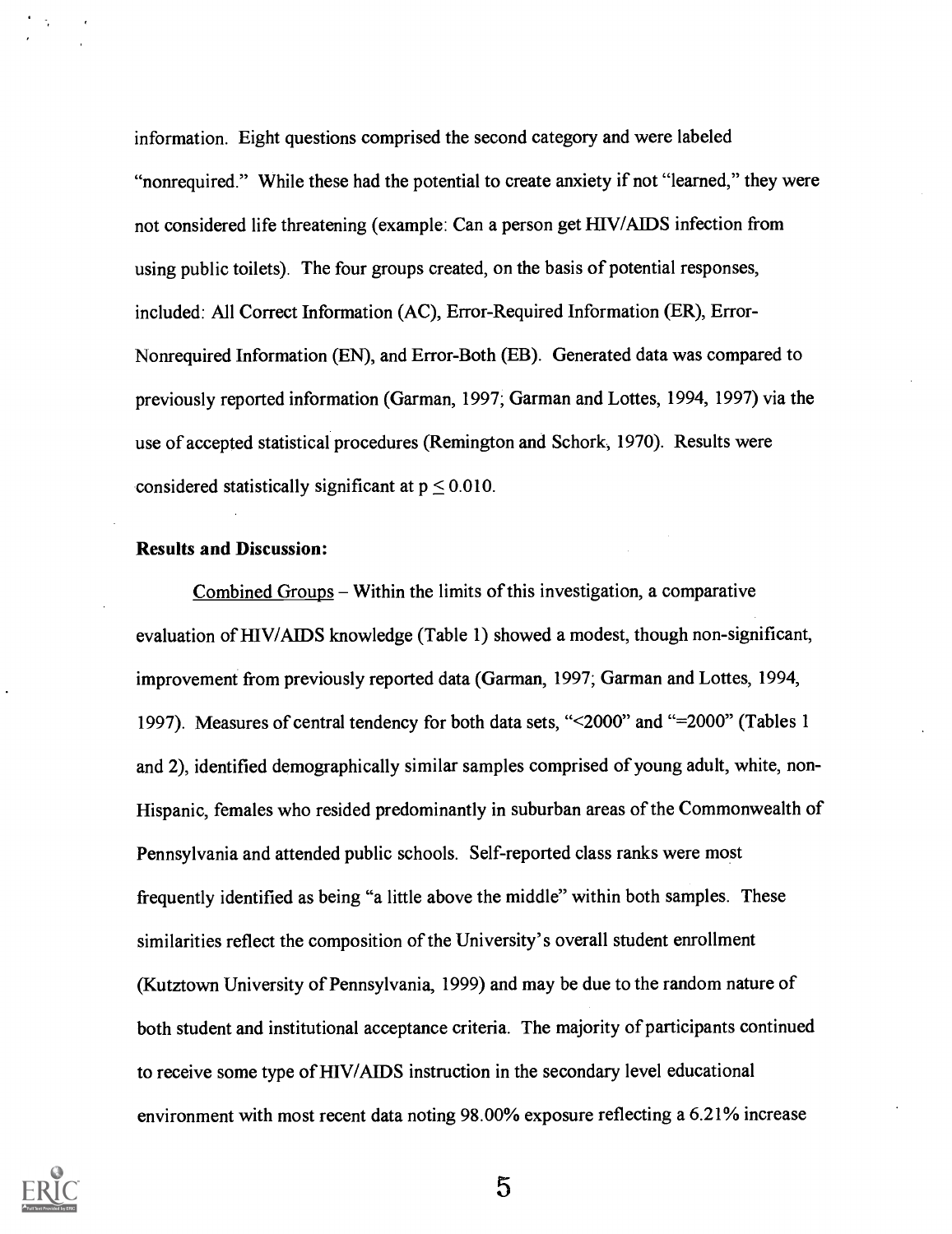from prior outcomes. This gain suggests that HIV/AIDS instruction at the secondary level, for these comparative samples, continues to substantially exceed the national mean of 66% (Holtzman, et al., 1992) and surpasses both the 92.6% curricular inclusion data reported by Brener, Collins, Kann and Small (1999) and the 95% recommendation targeted as a national health objective for the year 2000 (U. S. Department of Health and Human Services, 1992). Causality for this trend in curricular inclusion may continue to lie with local, administrative understanding of disease prevalence, the finality of its prognosis, and the acknowledgement that HIV/AIDS instruction can have a favorable impact on knowledge and risk reduction (DiClemente, 1993; Walter and Vaughan, 1993). This occurrence may also have arisen from increased training opportunities resulting in enhanced subject knowledge (Brener, et al., 1999) and topical "comfort" on the part of school personal yielding a more comprehensive level of instruction as well as reduced parental objection to the topic's inclusion in curricula. However, without additional investigation, these remain speculative. The most common venue for instruction remained health class with "lecture" the most frequently employed instructional methodology. Overall, HIV/AIDS knowledge was good with both groups demonstrating scores in excess of 91.32%. Equally important, knowledge of "required" information remained high having improved from a "<2000" score of 93.68% to an "=2000" value of 95.59%. While a perfect score in this category would be most desirable, the improvement noted suggests that expanded knowledge has occurred perhaps through secondary educations' support of national disease prevention efforts (U. S. Department of Health and Human Services, 1992). Also differing modestly, though non-significantly, were the content emphasized during instruction and the source of



 $\mathcal{F}(\mathcal{A})$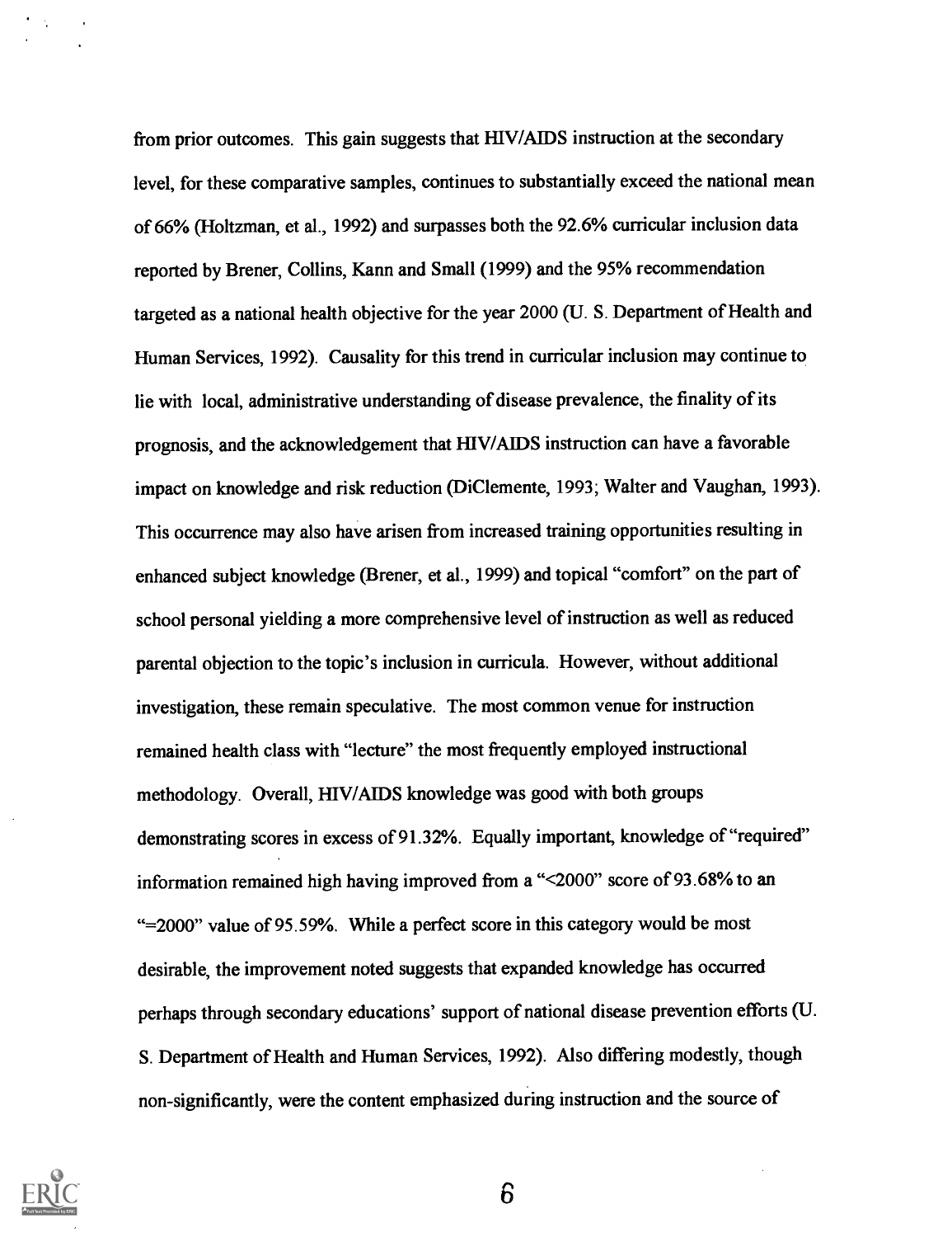information participants considered "best." Previous data, "<2000," noted that prevention was the topic most frequently addressed during instruction while recent findings, "=2000," showed that greater emphasis appeared to be placed on methods of transmission. These foci appeared to reflect an ongoing commitment to the "content" suggestions identified in revised national disease prevention emphases (U. S. Department of Health and Human Services, 1996). Television, historically, proved to be participants' best source of HIV/AIDS information, but has now been replaced by the school. Quantitative data evaluating this shift is not available though this transition can be viewed as positive considering the favorable impact school-based instruction can have on high risk sexual behavior (Kirby, et al., 1994). However, anecdotally, a diminution in frequency of electronic, media-based announcements and programming appears to have occurred. This reduction in public service education, coupled with movement toward greater compliance with federal goals (U. S. Department of Health and Human Services, 1992) provides a rationale for the school as the current best source of information.

Analysis of variance identified nine variables reflecting statistically significant between group differences (Table 3). These included age, college year, graduating class size, information presented at the secondary level, receiving HIV/AIDS information in an instructional unit, graded received, most effective classroom teacher, amount of time devoted to instruction and quality of instruction. The rationale for between group variations in age and college year were difficult to identify conclusively. While students were strongly encouraged to enroll in a post-secondary health course upon matriculation, curricular interests, course availability and advisement recommendations often precluded this from happening. As a result, group differences for these variables may be due to the

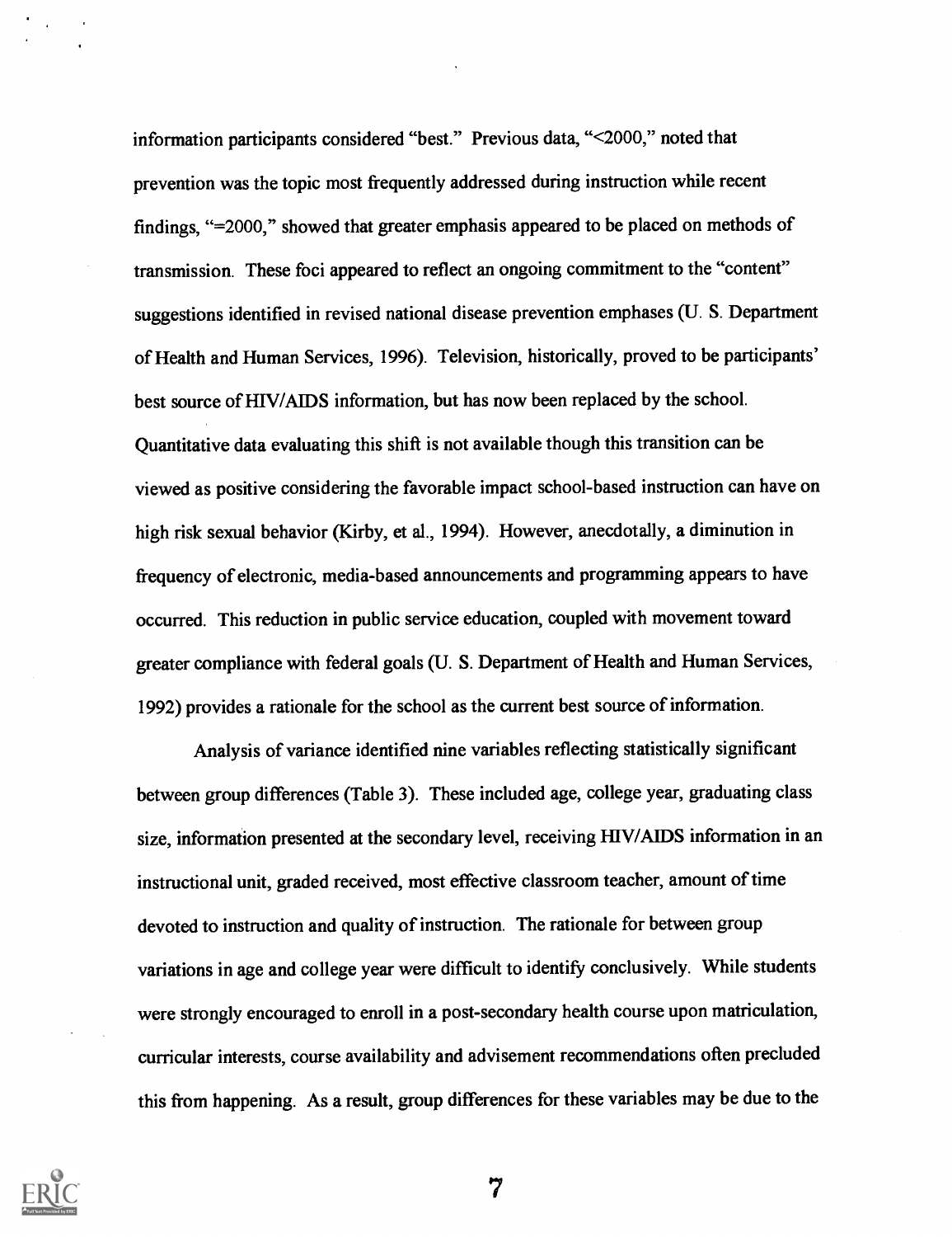randomness of student scheduling. Equally uncontrollable was secondary level, graduating class size reflecting a random fimction of criteria used in the University's annual admission process. Differences in other variables (Table 2) suggested a more comprehensive and aggressive approach to HIV/AIDS instruction is occurring within the school environment. In the comparative time frame of this inquiry, the topic appeared to be presented in a greater number of schools, 91.79% vs. 98.00%, and at an earlier grade level,  $11<sup>th</sup>$  grade vs.  $10<sup>th</sup>$  grade. Additionally, where apart of the curriculum, HIV/AIDS information appeared to reflect a greater curricular commitment by being presented more frequently as an "instructional unit" and by demonstrating an increase in the amount of time devoted to the topic from 0-3 hour to 4-6 hours. Additionally, confirming data forwarded by Brener, et al. (1999), instruction appeared to be consolidating with health education professionals who are rated, by students, as providing better quality of instruction. Rationales for these results, as previously reported (Garman, 1997; Garman and Lottes, 1994, 1997), suffers from a paucity of supporting data. However, they may be associated with local decisions pertaining to where the topic best "fits" in the secondary environment, efforts to meet suggested federal guidelines encouraging "... age-appropriate HIV education ... preferably as part of quality school health education" (U. S. Department of Health and Human Services, 1992), and an understanding that onset of sexual activity is occurring at younger ages (Centers for Disease Control and Prevention, 1998). Additionally, enhanced quality of instruction may be associated with increasing professional topical "comfort" and knowledge as well as the expanding availability of resource and instructional materials (Brener, et al., 1999).

All Correct - This subset reflected demographic characteristics similar to the

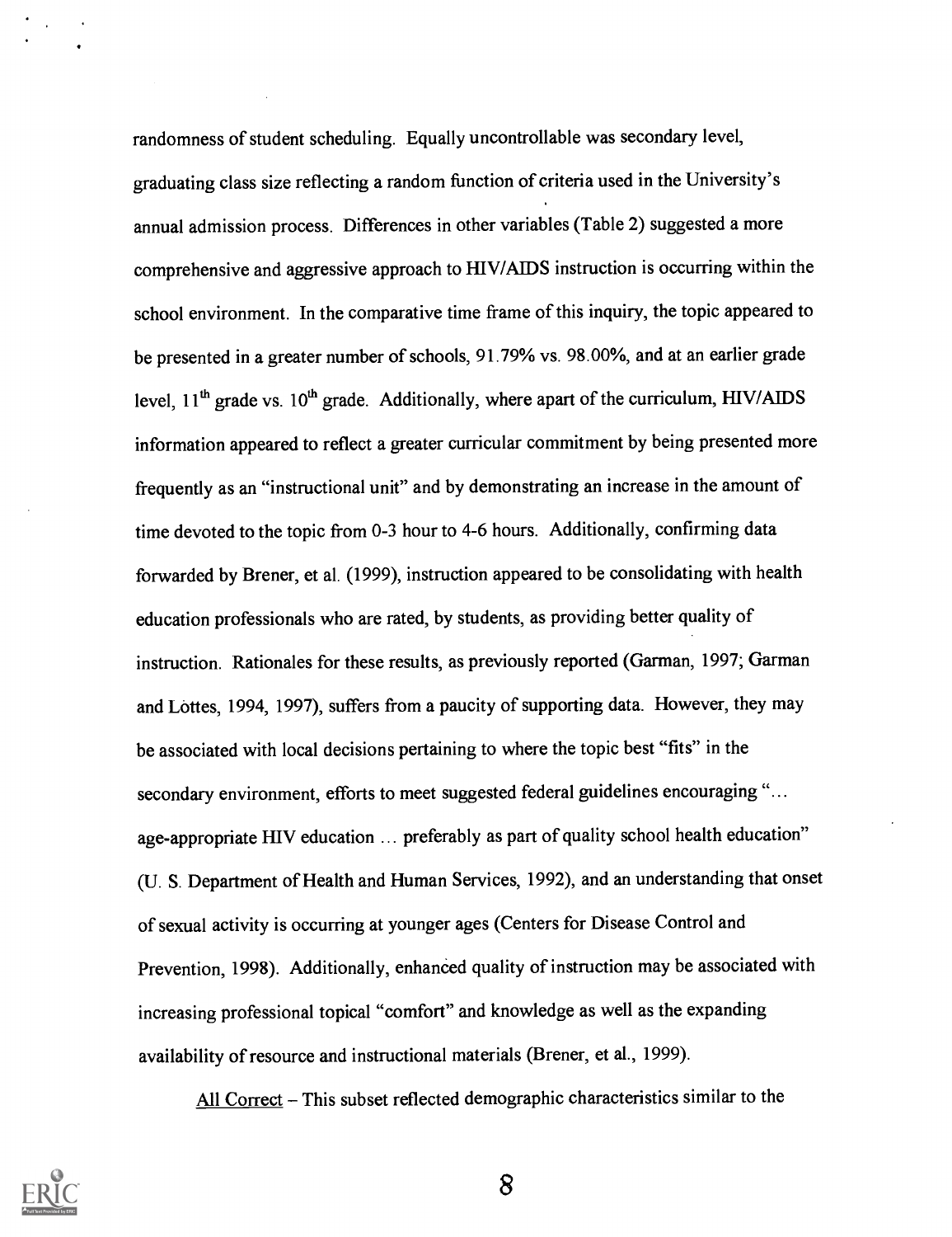sample as a whole (Table 4). Statistically significant between group differences (Table 5) were found in the following variables: age, college year, information presented, instructional unit, class presented, quality of instruction and type of secondary school attended. Data gathered from the most recent assessment indicated that members of the "=2000" group were, on average, 1.35 years older than their earlier counterparts. As might be anticipated from this age differential, the latter group of participants were more advanced in their academic chronology reflecting a mean year in college of 2.12, an increase of 0.72 years over the "<2000" sample. While both elements received HIV/AIDS instruction at the secondary level, the most recent group's experience was pervasive with 100.00% presented information as compared to 92.86% previously. Additionally, there was a 14.42% increase in the number of participants who received information as part of an instructional unit, that is, a series of lessons. Health class increased its representation as the primary venue for disseminating HIV/AIDS information increasing from 76.19% to 92.50%. While both groups most frequently rated teaching as "good," the "=2000" sample reflected a modest comparative improvement in the quality of instruction. Showing a substantial increase of 21.91% was the number of participants who attended public school. Consistent with rationales suggested for "combined groups" outcomes, variation in age, college year, and secondary school type could be a function of university admissions and student acceptance criteria. These were uncontrollable and did have the potential to confound results. Improvement in other variables, reflecting between group differences, may be associated with an ongoing recognition of need (Nicoll and Gill, 1999) and efforts to consolidate HIV/AIDS education within a "quality health education" curriculum (U. S. Department of Health

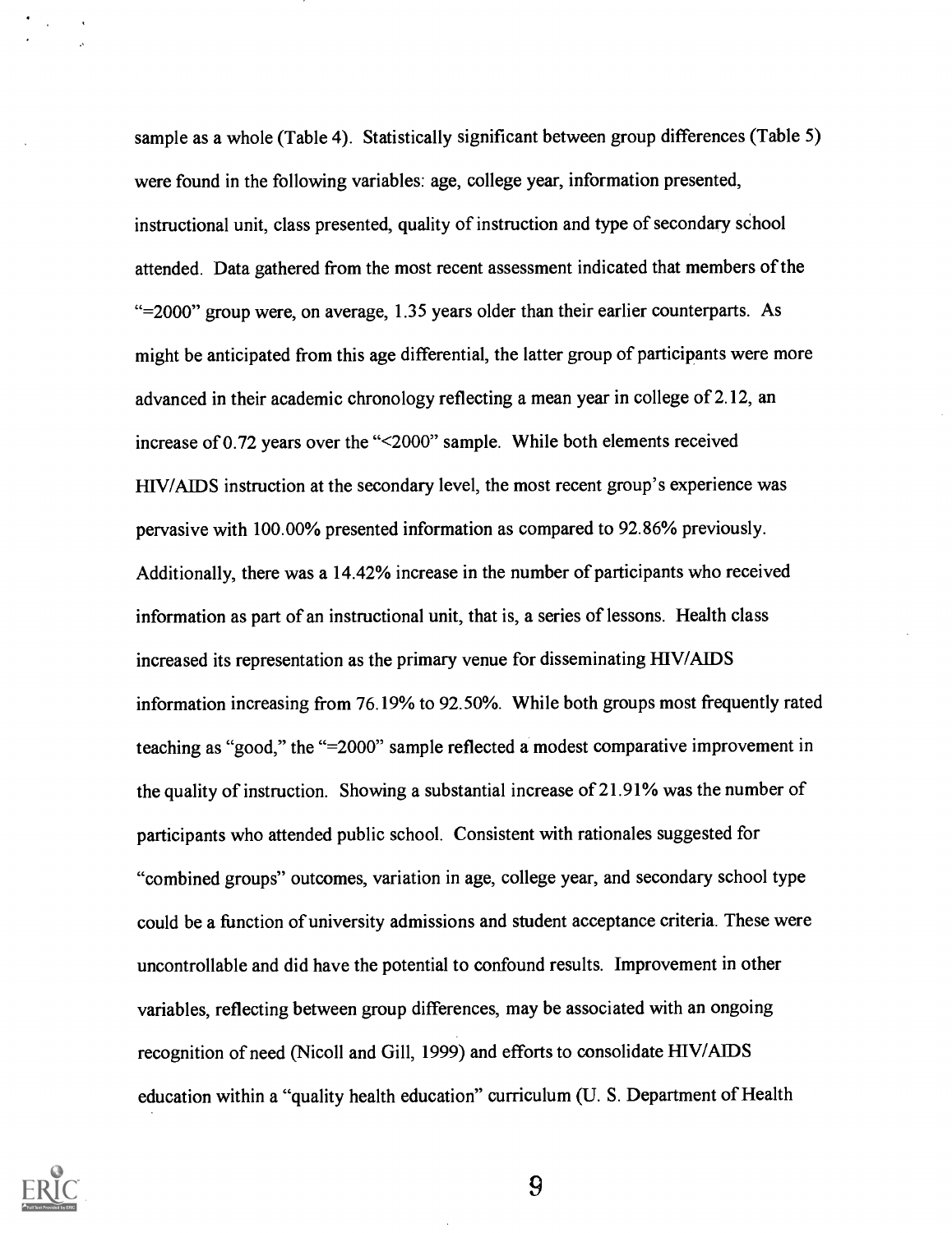and Human Services, 1992).

 $\mathcal{F}(\mathcal{A})$  .

Error-Required - Continuing a pattern previously noted, members of this group reflected a predominantly young, white, non-Hispanic, female sample (Table 4). A comparative chronological evaluation of variables noted several exhibiting differences between "<2000" and "=2000" samples (Table 6). These included age, college year, information presented, grade received and school type. Consistent with collective data, this subgroup reflects characteristics previously noted, that is, it is 2.04 years older and 1.52 years more advanced in their academic course of studies than "<2000" data. All participants, in the most recent sample, received instruction during their secondary experience, an increase of 3.85% from "<2000" findings. Within this "error-required" subset, participants had material presented to them at an earlier age than noted in " $\leq$ 2000" results with 43.75% of the most recent sample receiving instruction in 9<sup>th</sup> and  $10<sup>th</sup>$  grade. As before, the comparative number of participants who attended public school rose 12.98%. Non-informational related variables, that is, age, year in college and secondary school attended reflected differences for reasons previously noted in the "all correct" sample. The positive alteration in the number of participants of this group receiving school-based HIV/AIDS instruction and its presentation at an earlier grade level are noteworthy. However, other than referencing a desire to comply more fully with suggested guidelines (U. S. Department of Health and Human Services, 1992), empirical data supporting these changes are not available. Speculatively, the pervasiveness of instruction and its curricular inclusion in the  $9<sup>th</sup>$  grade may be due to local considerations such as community or regional incidence of HIV/AIDS, frequency of other sexually transmitted diseases, or the recognition that sexual activity is occurring at increasingly



 $1<sub>0</sub>$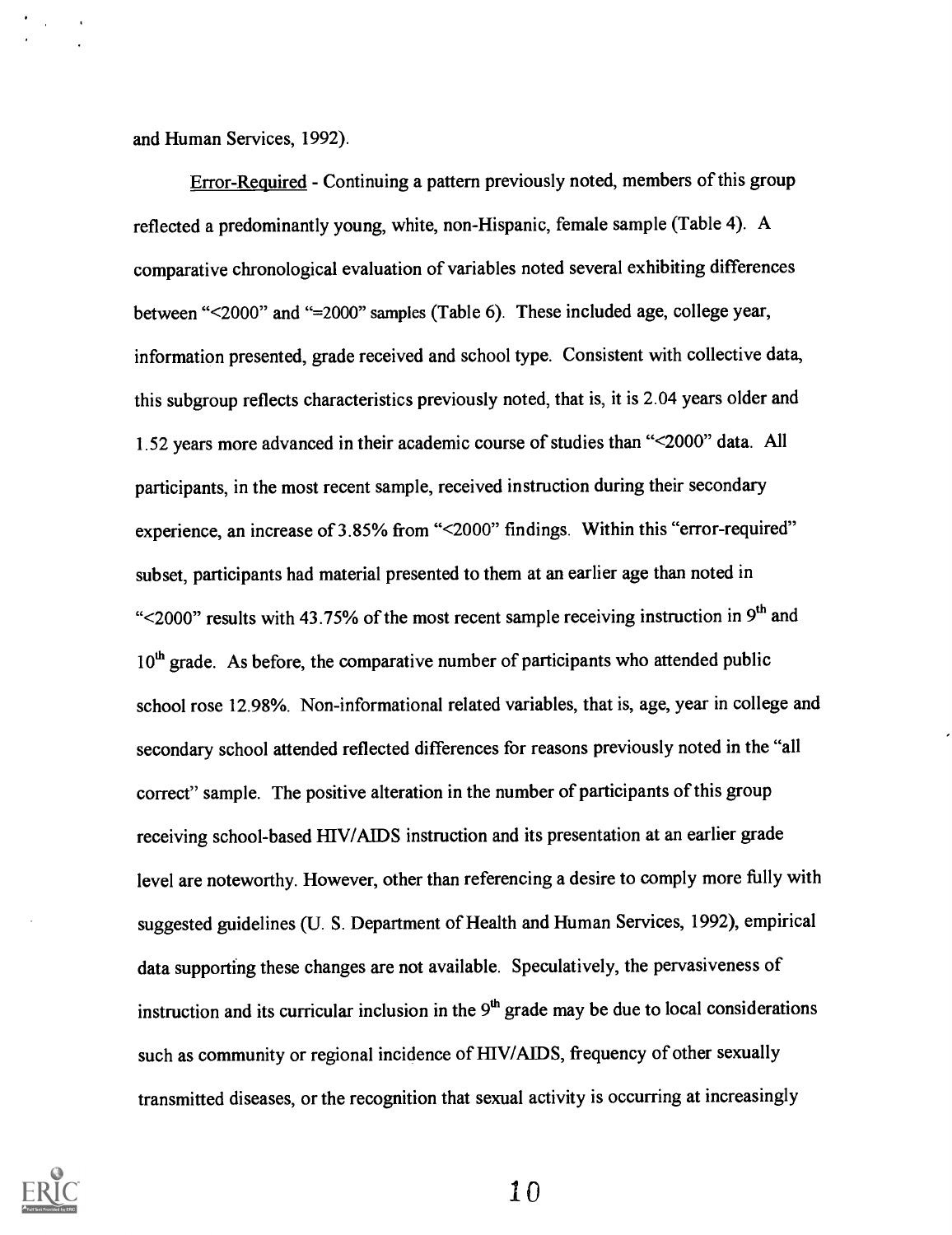earlier ages (Centers for Disease Control and Prevention, 1998). Interestingly, increasing the presentation of information to 100.00% resulted in no significant differences in either the number of correct responses in either the "required information" of all categories. No empirical explanation for these results can be offered at this time. Potentially confounding these categorical findings is a small "=2000" sample. While conventional practice frequently accepts an experimental cell of 20 (Bruning and Kintz, 1977), reduced numbers will affect the power of the statistical tests to a degree that differences may not be detected (Bruning and Kintz, 1977). A post hoc evaluation of the sample size within the"=2000" cell, utilizing a desired power of 0.95 and both a moderate (0.50) and conservative (0.80) estimation of the "standard effect size" (Cohen, 1988) suggested a cautious approach to interpreting findings in this response category may be warranted.

Error-Non-required - Demographic characteristics for participants erring in "nonrequired" information can be found in Table 4. Again, these data suggest some consistency to prior findings. Age, college year, quality of instruction and school type were variables differing significantly over the intervening time course (Table 7). Mean comparative alterations in findings for age and year in college indicated an increase of 1.24 and 0.97, respectively, identifying the "=2000" groups as older and more chronologically advanced in their course of study. Student perception of the quality of instruction showed a modest improvement when compared to "<2000" data, and secondary school type continued to reflect an increased reliance on the public domain. Student perception of the quality of instruction cannot be explained with quantitative data, but may be a function, as noted earlier, of a more knowledgeable faculty who had become more at ease with the topic. Additionally, the availability of more numerous

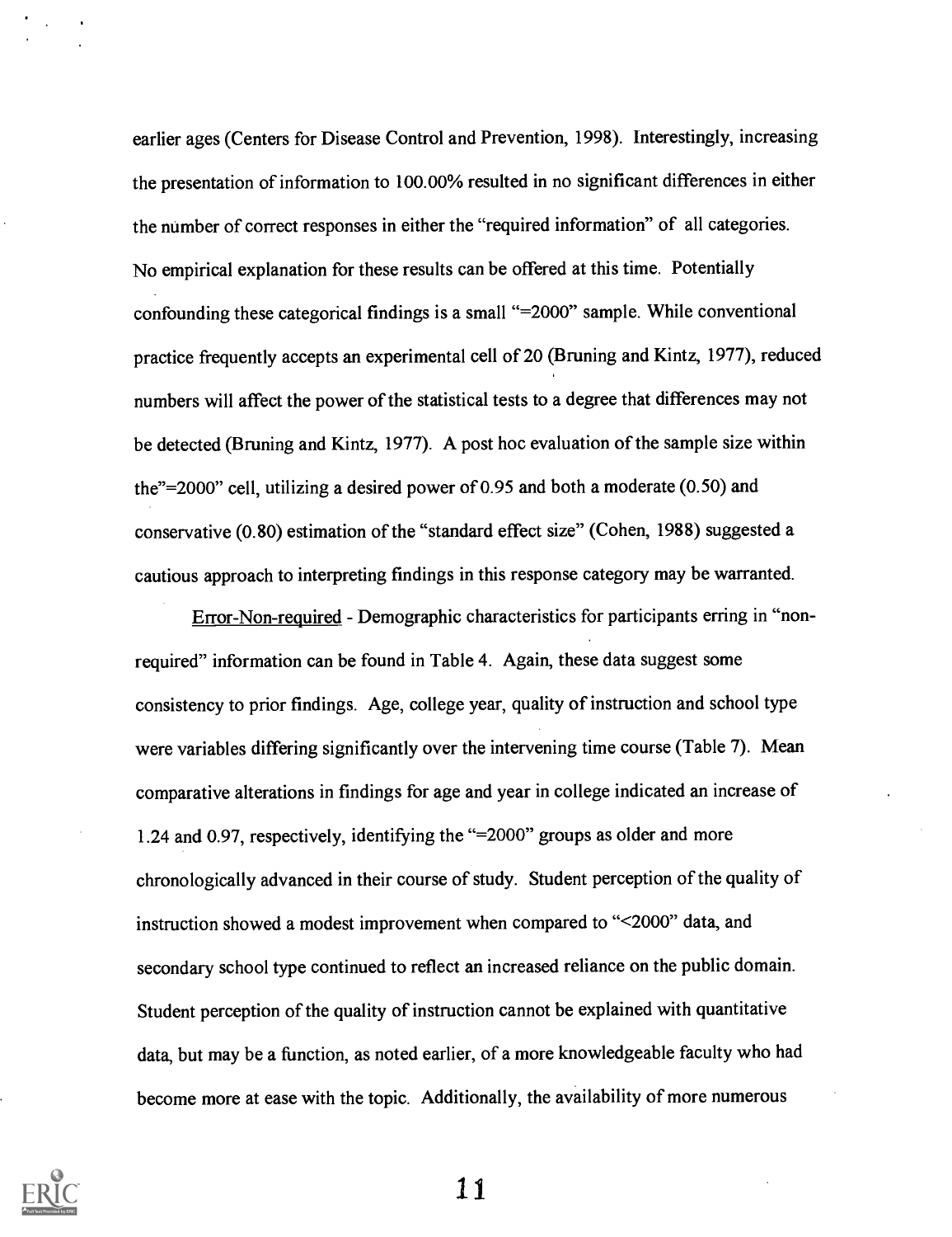instructional resources might also have contributed to this result. Differences in other variables may have resulted from reasons previously noted in other response groups.

Error-Both - Reflecting numerous characteristics similar to aforementioned data subsets (Table 4), statistically significant between group differences (Table 8) were found in eight variables. They were age, college year, instructional unit, grade received, class presented, quality of instruction, school type and knowledge of "required" information. Once again, this information characterizes a sample that is older chronologically and academically and who relied on public education more extensively than its earlier counterpart. These demographic variations, again, may be attributed to random selection processes noted heretofore. Additionally, it indicated a group that has increased exposure to RIV/AIDS information as a result of more pervasive presentation of materials in topical instructional units, that is, through series of lessons and at a much earlier grade level than noted in "<2000"data. As discussed earlier, these alterations may reflect responses to perceived need and adolescent sexual activity. Further, the health classroom has increased as the location for presentation with the quality of instruction noting modest improvement. These findings, again, might have resulted from school districts' response to governmental initiatives (U. S. Department of Health and Human Services, 1992), as well as increased faculty knowledge and comfort, but without further investigation they remain speculative. Percent correct "required information," though remaining less than desirable, reflected a positive change of 6.15%, but remains a source of concern. While no quantitative rationale for this pattern can be provided at this time, it needs further investigation. When you consider that gender within the "error-both" group was predominantly male in both chronological samples, and acknowledge adolescent males' predilection to engage in sexual activity (DeGaston, Weed and Jensen,

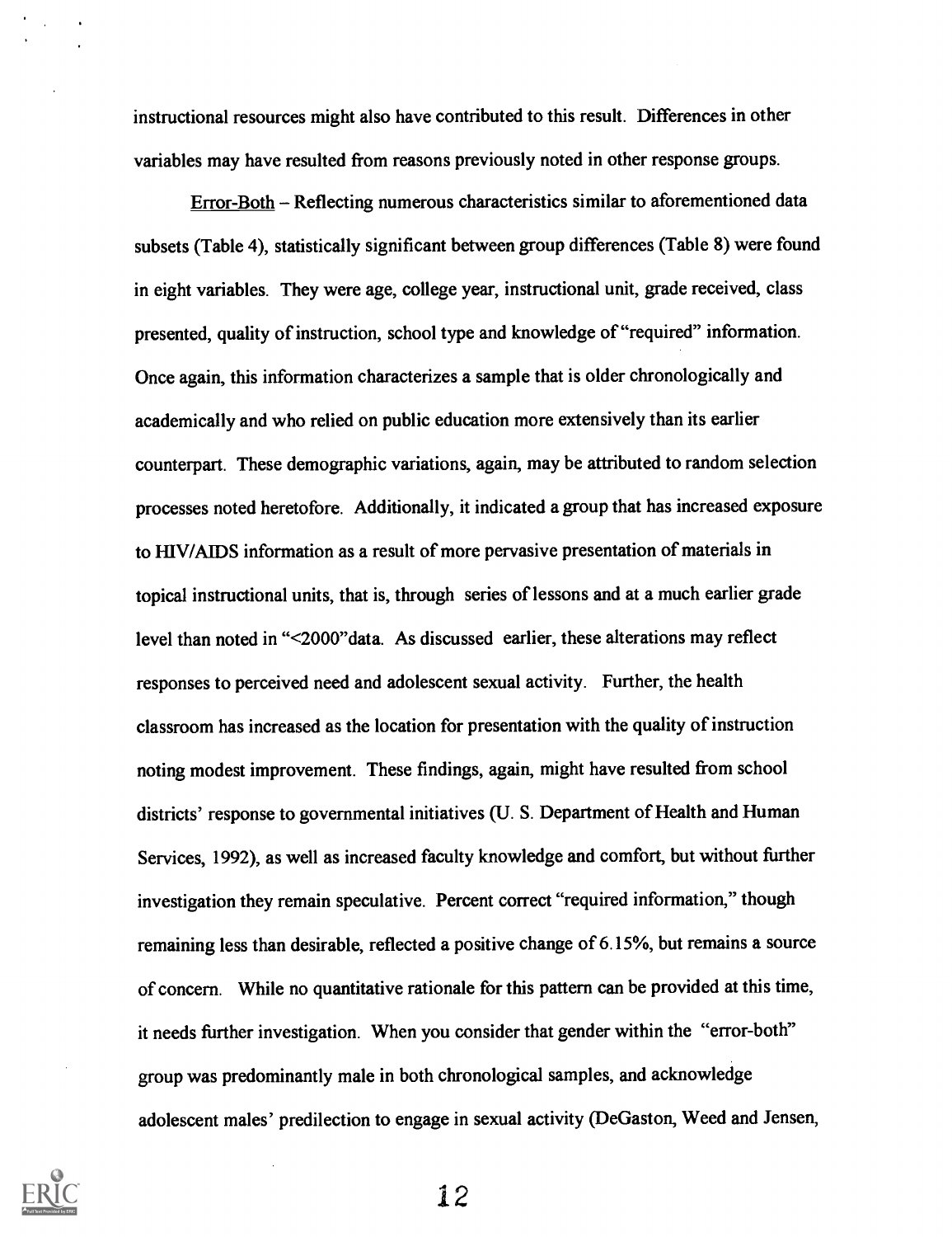1996), identifying why better understanding of HIV/AIDS knowledge has not occurred and, more importantly, how to improve it, remains critical.

Conclusions: Within the limits of this inquiry, the following conclusions seem justified. The scope and efficiency of current, secondary level HIV/AIDS education continues to result in a knowledgeable young adult population whose understanding of requisite information has not changed significantly over a six-year period. School-based instruction has replaced television as the "best source" of information with teaching responsibilities consolidated more extensively with health educators, information presented more pervasively, in larger chronological units, and at an earlier grade level. While consolidation of HIV/AIDS education in schools and associated cognitive outcomes are noteworthy, continued efforts are warranted to further enhance knowledge of critical health information and guard against complacency.



 $\sim$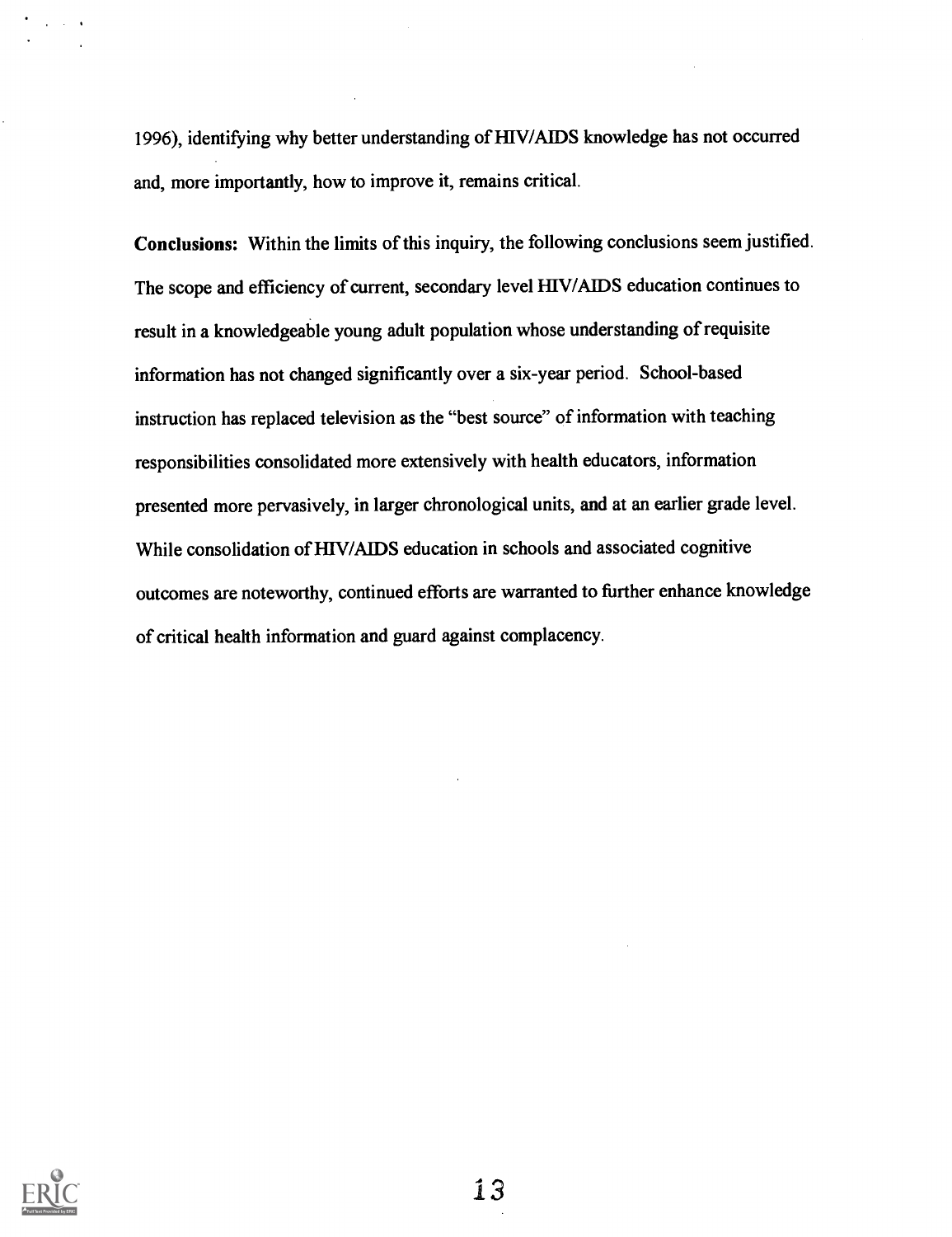#### References

- Brener, N. D., Collins, J. L., Kann, L. and Small, M. L. (1999)Assessment of practices in school-based HIV/AIDS education. Journal of Health Education, 30: S28-S33.
- Bruning, J. L. and Kintz, B. L. (1977). Computational handbook of statistics. New York: Longman.
- Centers for Disease Control and Prevention. (1998). Youth risk behavior surveillance United States, 1997. Morbidity and Mortality Weekly Report, 47: SS3.
- Cochran, A. and Wilson, B. A. (1999). Current management of AIDS and related opportunistic infections. Medical Surgical Nursing, 8: 257-64.
- Cohen, J. (1988). Statistical power analysis for the behavioral sciences. New York: Academic Press.
- DeGaston, J. F., Weed, S. and Jensen, L. (1996). Understanding gender differences in adolescent sexuality. Adolescence, 31: 217-231.
- DiClemente, R. J. (1993). Preventing HIV/AIDS among adolescents: schools as agents of behavior change. Journal of the American Medical Association, 270: 760-763.
- Garman, J. F. (1997). HIV/AIDS education: A comparison of public and non-public secondary instruction effectiveness. Education, 117: 361-370.
- Garman, J. F. and Lottes, C. R. (1997). Scope and efficiency of HIV/AIDS education in non-public secondary education. Pennsylvania Journal of Health, Physical Education, Recreation and Dance, 67: 19-22.
- Garman, J. F. and Lottes, C. R. (1994). Scope and efficiency of HIV/AIDS education in secondary education. Pennsylvania Journal of Health, Physical Education, Recreation and Dance, 64: 33-36.
- Gottlieb, S. (1998). AIDS deaths fall by nearly one half. British Medical Journal, 317: 1032.
- Holtzman, D., Anderson, J., Kann, L., Arday, S., Truman, B., and Kolbe, L. (1991). HIV instruction, HIV knowledge and drug injection among high school students in the United States. American Journal of Public Health, 81, 1596-1601.

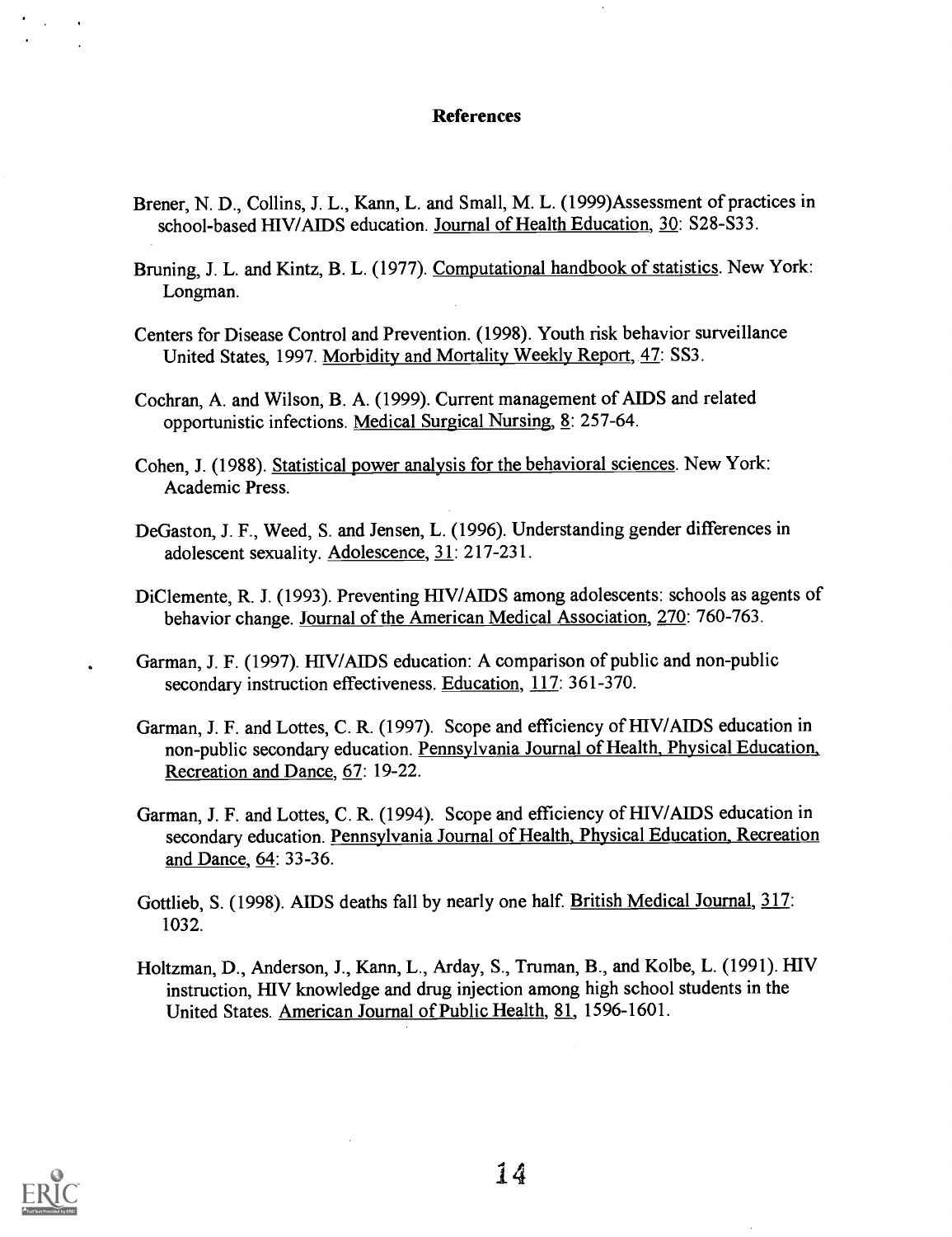- Kak, V., MacArthur, R.D. and Crane, L. R. (2000). Treatment of HIV disease in the new millennium. Seminars in Thoracic and Cardiovascular Surgery, 12: 140-44.
- Kirby, D., Short, L., Collins, J., Rugg, D., Kolbe, L., Howard, M., Miller, B., Sonenstein, F., and Zabin, L. S. (1994). School-based programs to reduce sexual resk behaviors: A review of effectiveness. Public Health Reports, 109: 339-360.
- Kutztown University of Pennsylvania. (1999). Fact Book for Fall 1998. Kutztown: Commonwealth of Pennsylvania State System of Higher Education, Office of Institutional Research and Planning.
- McKenna, C. K. and Young, M. L. (1990). Knowledge, Attitude and Behavior Concerning AIDS, Middletown, PA: Pennsylvania State Data Center.
- Nicoll, A. and Gill, 0. N. (1999). The global impact of HIV infection and disease. Communicable Diseases in Public Health, 2: 85-95.
- Remington, R. D. and Schork, M. S. (1970). Statistics with application to the biological and health sciences. Englewood Cliffs, New Jersey: Prentice-Hall.
- U. S. Department of Health and Human Services. (1992). Healthy People 2000: National Health Promotion and Disease Prevention Objectives. Boston, MA: Jones and Bartlett.
- Walter, H. J. and Vaughan, r. D. (1993). AIDS risk reduction among a multiethnic sample of urban high school students. Journal of the American Medical Association, 270: 725-731.
- Woodman, R. (1999). UN warns that AIDS deaths are set to reach record level. British Medical Journal, 319: 1387.

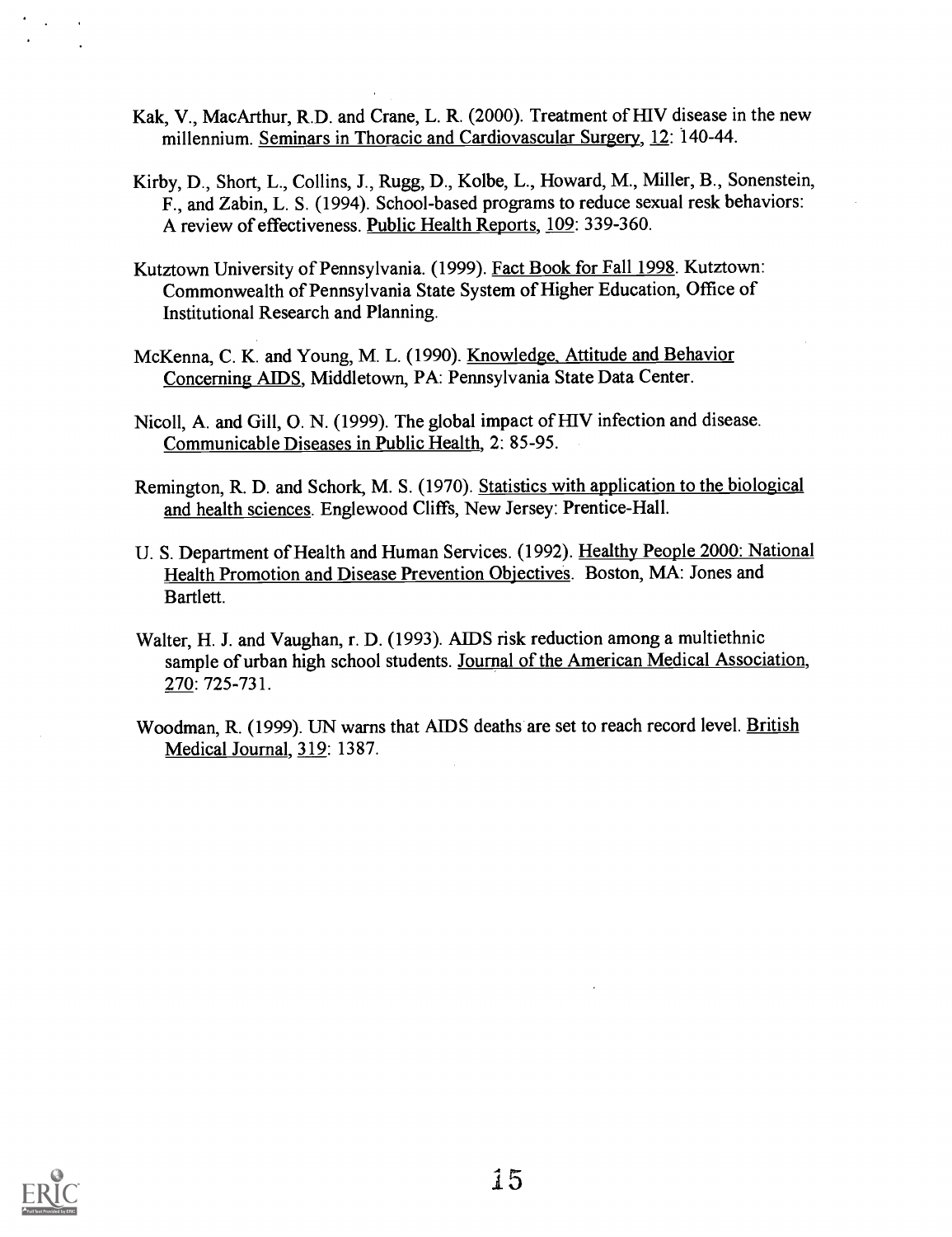#### TABLE 1 HIVIAIDS SURVEY GROUP CHARACTERISTICS ALL SUBJECTS  $(mean \pm s.e.m.)$

| Variable                      | $\leq 2000$      | $= 2000$         |
|-------------------------------|------------------|------------------|
| $\mathbf n$                   | 331              | 151              |
| Age                           | $18.84 \pm 0.08$ | $20.09 \pm 0.20$ |
| Gender <sup>a</sup>           | $1.60 \pm 0.03$  | $1.56 \pm 0.04$  |
| Ethnic Origin <sup>b</sup>    | $1.19 \pm 0.04$  | $1.11 \pm 0.06$  |
| College Year <sup>c</sup>     | $1.28 \pm 0.04$  | $2.15 \pm 0.09$  |
| State <sup>d</sup>            | $1.19 \pm 0.03$  | $1.02 \pm 0.04$  |
| Residential Area <sup>e</sup> | $2.63 \pm 0.07$  | $2.57 \pm 0.05$  |
| Class Sizef                   | $3.06 \pm 0.08$  | $3.52 \pm 0.13$  |
| Class Rank <sup>8</sup>       | $2.83 \pm 0.06$  | $2.95 \pm 0.04$  |
| <b>All Information</b>        | $91.33 \pm 0.59$ | $92.47 \pm 1.30$ |
| "Required" Information        | $93.68 \pm 0.61$ | $95.59 \pm 0.47$ |
| "Nonrequired" Information     | $87.73 \pm 0.91$ | $86.72 \pm 1.12$ |

#### Notes:

a.  $1 =$  male,  $2 =$  female

b. 1 = White - not Hispanic, 2 = Black - not Hispanic, 3 = Hispanic, 4 = Asian or Pacific Islander, 5 = Native American or Alaskan Native,  $6 =$  other c.  $1 =$  freshman,  $2 =$  sophomore,  $3 =$  junior,  $4 =$  senior

d.  $1 = PA$ ,  $2 = NJ$ ,  $3 = NY$ ,  $4 = other$ 

e.  $1 =$ urban,  $2 =$ small town,  $3 =$ suburban,  $4 =$ rural

f.  $1 = 1 - 100$ ,  $2 = 101 - 200$ ,  $3 = 201 - 300$ ,  $4 = 301 - 400$ ,  $5 = 401 - 500$ ,  $6 = 500 +$ 

g.  $1 =$  one of the best,  $2 =$  far above middle,  $3 =$  little above middle,  $4 =$  middle,  $5 =$  little below middle,  $6 =$  far below middle,  $7 =$ near bottom



 $\mathcal{L}$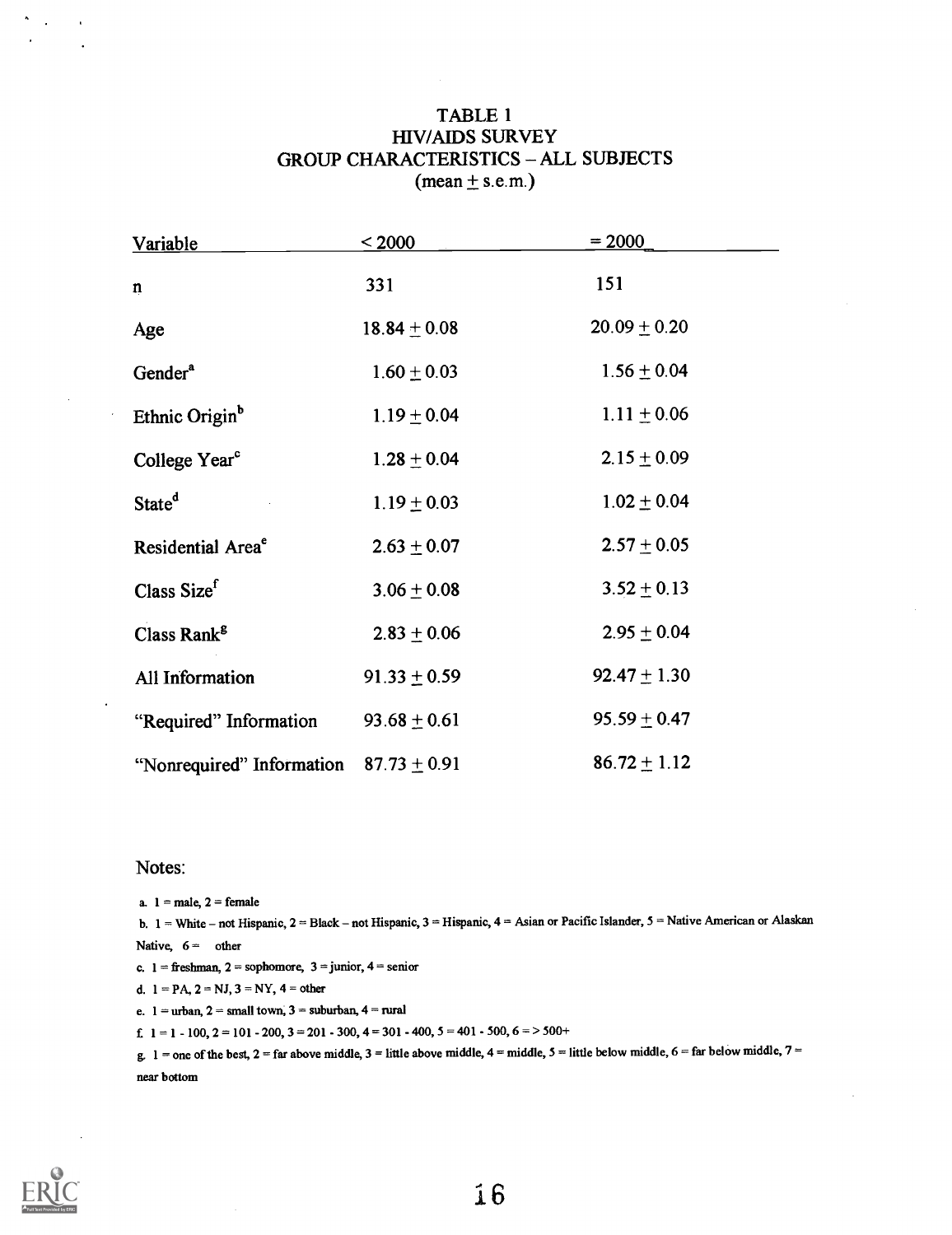#### TABLE 2 HIV/AIDS SURVEY MOST FREQUENT RESPONSE  $(\%)$

 $\label{eq:2.1} \frac{1}{2} \int_{\mathbb{R}^3} \left| \frac{1}{2} \left( \frac{1}{2} \right) \right|^2 \, d\mu = \frac{1}{2} \int_{\mathbb{R}^3} \left| \frac{1}{2} \left( \frac{1}{2} \right) \right|^2 \, d\mu = \frac{1}{2} \int_{\mathbb{R}^3} \left| \frac{1}{2} \left( \frac{1}{2} \right) \right|^2 \, d\mu = \frac{1}{2} \int_{\mathbb{R}^3} \left| \frac{1}{2} \left( \frac{1}{2} \right) \right|^2 \, d\mu = \frac{$ 

 $\sim$ 

|                                | < 2000                                  | $= 2000$                                |
|--------------------------------|-----------------------------------------|-----------------------------------------|
| $\mathbf n$                    | 331                                     | 151                                     |
| Age                            | 18<br>(56.01)                           | 19<br>(24.50)                           |
| Gender                         | Female<br>(60.91)                       | Female<br>(56.00)                       |
| Ethnic Origin                  | White – non Hispanic<br>(91.20)         | White $-$ non Hispanic<br>(95.36)       |
| <b>State</b>                   | PA<br>(89.35)                           | PA<br>(91.39)                           |
| Residential<br>Area            | Suburban<br>(43.99)                     | Suburban<br>(54.67)                     |
| School Type                    | Public<br>(74.78)                       | Public<br>(91.39)                       |
| <b>Class Size</b>              | 101-200<br>(31.86)                      | 201-300<br>(24.83)                      |
| <b>Class Rank</b>              | A Little Above<br>The Middle<br>(34.90) | A Little Above<br>The Middle<br>(40.40) |
| <b>HIV/AIDS</b><br>Instruction | Yes<br>(91.79)                          | Yes<br>(98.00)                          |
| <b>Instructional Unit</b>      | Yes<br>(55.59)                          | Yes<br>(72.48)                          |
| <b>Grade Received</b>          | 11<br>(34.67)                           | 10<br>(36.55)                           |
| <b>Class Presented</b>         | Health<br>(75.15)                       | Health<br>(90.60)                       |



 $\ddot{\phantom{0}}$  $\mathcal{A}^{\pm}$  $\sim$   $\sim$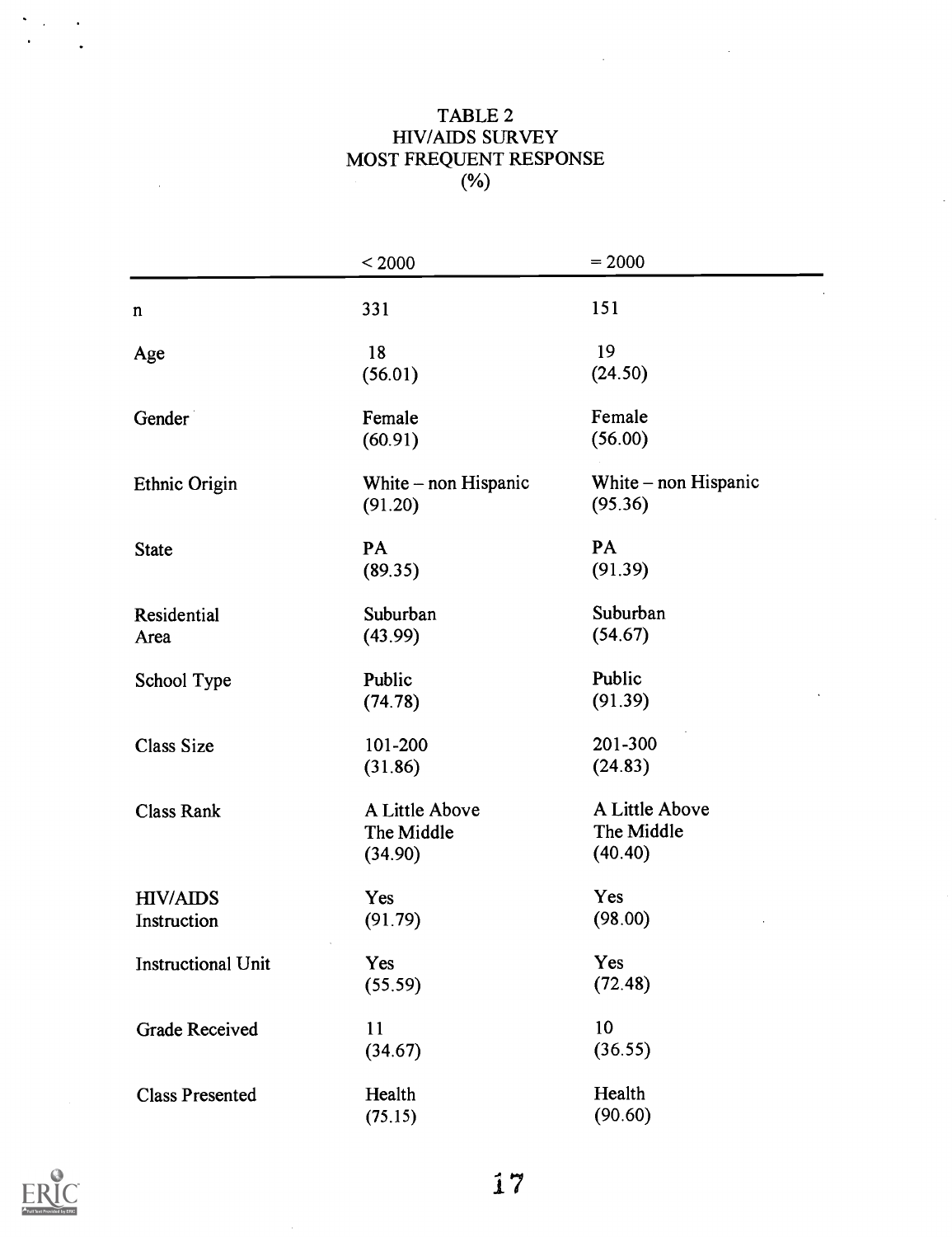### TABLE 2 (cont.) HIV/AIDS SURVEY MOST FREQUENT RESPONSE  $(9)$

|                                                                           | < 2000            | $= 2000$            |
|---------------------------------------------------------------------------|-------------------|---------------------|
|                                                                           |                   |                     |
| Method of                                                                 | Lecture           | Lecture             |
| Presentation                                                              | (84.52)           | (93.27)             |
| <b>Most Effective</b>                                                     | Health            | Health              |
| Teacher                                                                   | (60.76)           | (66.44)             |
| <b>Instructional Time</b>                                                 | $0-3$ hrs.        | 4-6 hrs.            |
|                                                                           | (39.44)           | (39.73)             |
| Content                                                                   | Prevention        | Methods of          |
| Emphasized                                                                | (30.43)           | Transmission        |
|                                                                           |                   | (37.84)             |
| Quaiity of                                                                | Good              | Good                |
| Instruction                                                               | (38.67)           | (43.92)             |
| <b>Best Information</b>                                                   | Television        | School              |
| Source                                                                    | (35.88)           | (41.67)             |
| Percent All Information<br>$(\text{mean} \pm \text{s.e.m.})$              | $91.33 \pm 0.589$ | $92.47 \pm 1.301$   |
| Percent "Required"<br>Information<br>$(\text{mean} \pm \text{s.e.m.})$    | $93.68 \pm 0.608$ | $95.59 \pm 0.470$   |
| Percent "Nonrequired"<br>Information<br>$(\text{mean} \pm \text{s.e.m.})$ | $87.73 \pm 0.906$ | $86.720 \pm 01.122$ |

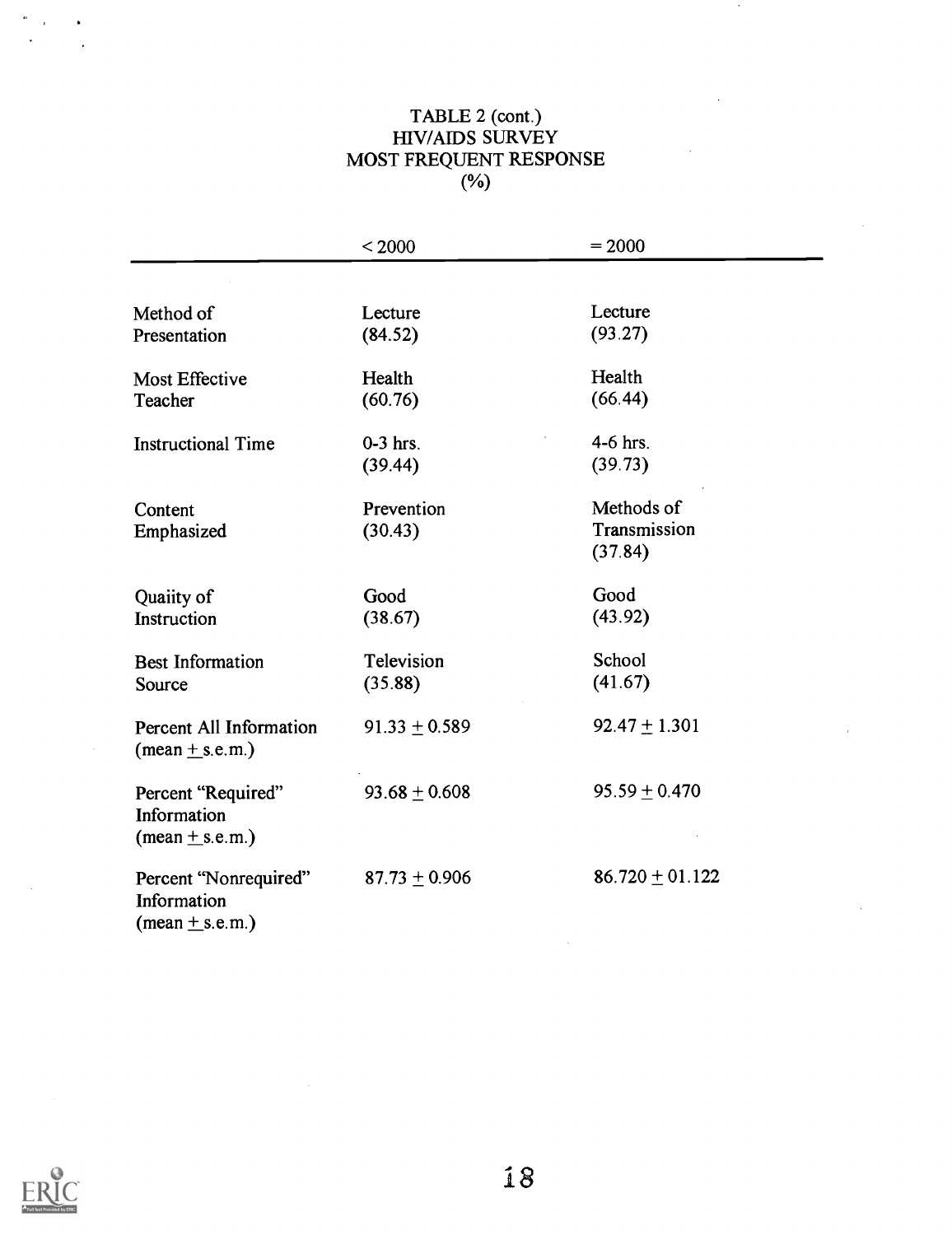#### TABLE 3 HIV/AIDS SURVEY SIGNIFICANT BETWEEN GROUP DIFFERENCES ALL SUBJECTS  $(mean \pm s.e.m.)$

| <b>Variable</b>                     | < 2000           | $= 2000$         | D          |
|-------------------------------------|------------------|------------------|------------|
| Age                                 | $18.84 \pm 0.08$ | $20.09 \pm 0.20$ | $< 0.001*$ |
| College Year <sup>a</sup>           | $1.28 \pm 0.04$  | $2.15 \pm 0.09$  | $< 0.001*$ |
| Class Size <sup>b</sup>             | $3.06 \pm 0.08$  | $3.52 \pm 0.13$  | $0.002*$   |
| Information Presented <sup>c</sup>  | $1.08 + 0.02$    | $1.02 \pm 0.01$  | $< 0.001*$ |
| Instructional Unit <sup>d</sup>     | $1.44 \pm 0.03$  | $1.28 \pm 0.04$  | $<0.001*$  |
| Grade Received <sup>e</sup>         | $2.75 \pm 0.06$  | $2.17 \pm 0.12$  | $< 0.001*$ |
| Most Effective Teacher <sup>f</sup> | $3.04 + 0.17$    | $3.11 \pm 0.28$  | $0.008*$   |
| Instructional Time <sup>g</sup>     | $2.10 \pm 0.07$  | $2.46 \pm 0.11$  | $0.002*$   |
| Quality of Instruction <sup>h</sup> | $2.72 + 0.06$    | $2.32 + 0.07$    | $< 0.001*$ |

\* Significance:  $p \le 0.010$ 

Notes:

a.  $1 =$  freshman,  $2 =$  sophomore,  $3 =$  junior,  $4 =$  senior b.  $1 = 1 - 100$ ,  $2 = 101 - 200$ ,  $3 = 201 - 300$ ,  $4 = 301 - 400$ ,  $5 = 401 - 500$ ,  $6 = > 500$ c.  $1 = yes, 2 = no$ d.  $1 = yes, 2 = no$ e.  $1 = 9, 2 = 10, 3 = 11, 4 = 12$ f.  $1 =$  health teacher,  $2 =$  school nurse,  $3 =$  school physician,  $4 =$  guidance counselor,  $5 =$  other classroom teacher,  $6 =$  other school

personnel,

 $7 =$ local AIDS group,  $8 =$ Dept of health representative,  $9 =$  other

g.  $1 = 0-3$  hrs.,  $2 = 4-6$  hrs.,  $3 = 7-9$  hrs.,  $4 = 10-12$  hrs.,  $5 = 12$  hrs.

h.  $1 =$  excellent,  $2 =$  good,  $3 =$  average,  $4 =$  fair,  $5 =$  poor

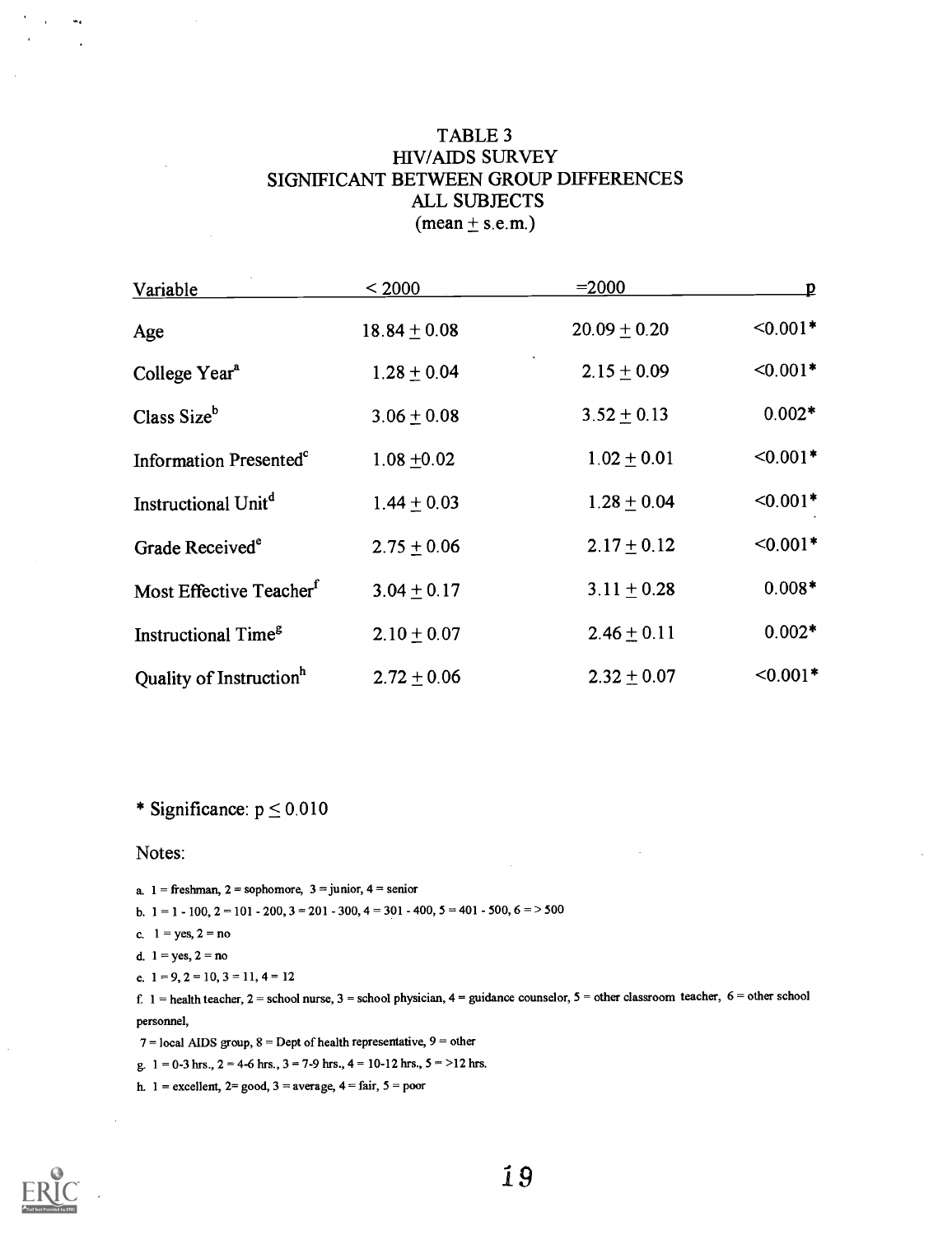|                     |                           |                            |                           | HIV/AIDS SURVEY<br>TABLE 4<br>$\mathcal{E}$ | COMPARATIVE RESPONSE CHARACTERISTICS |                            |                            |                            |                     |
|---------------------|---------------------------|----------------------------|---------------------------|---------------------------------------------|--------------------------------------|----------------------------|----------------------------|----------------------------|---------------------|
| Variable            |                           | All Correct                |                           | <b>Error Required</b>                       |                                      | <b>Error Nonrequired</b>   |                            | <b>Error Both</b>          |                     |
|                     | 2000                      | $= 2000$                   | $2000$                    | $= 2000$                                    | 2000                                 | $= 2000$                   | $2000$                     | $= 2000$                   |                     |
| H                   | 112                       | $\frac{1}{4}$              | 52                        | $\overline{16}$                             | 94                                   | 47                         | 83                         | 47                         |                     |
| Age                 | (53.57)<br>$\frac{8}{18}$ | (21.95)<br>$\overline{20}$ | (65.38)<br>$\frac{8}{10}$ | (25.00)<br>$\overline{20}$                  | (57.45)<br>$\frac{8}{18}$            | (36.17)<br>$\overline{19}$ | (51.81)<br>$\overline{18}$ | (36.17)<br>$\overline{19}$ |                     |
| Gender              | (69.72)<br>Female         | (53.66)<br>Female          | (54.00)<br>Female         | Female<br>(75.00)                           | Female<br>(74.73)                    | (56.52)<br>Female          | (62.50)<br>Male            | (51.06)<br>Male            |                     |
| Ethnic Origin       | (96.43)<br>White          | (97.56)<br>White           | (98.08)<br>White          | (93.75)<br>White                            | (86.17)<br>White                     | (95.74)<br>White           | (85.54)<br>White           | (93, 62)<br>White          |                     |
| College Year        | (78.57)<br>Fresh.         | (41.46)<br>Soph.           | (86.54)<br>Fresh.         | (25.00)<br>Fresh.<br>$Jr, \&$<br>Sr.        | (88.30)<br>Fresh.                    | (42.55)<br>Soph.           | (85.54)<br>Fresh.          | (42.55)<br>Fresh.          |                     |
| Residential<br>Area |                           | Suburban<br>(46.43)        | Suburban<br>(46.34)       | Suburban<br>(46.15)                         | Suburban<br>(68.75)                  | Suburban<br>(38.30)        | Suburban<br>(52.17)        | Suburban<br>(45.78)        | Suburban<br>(59.57) |
| School Type         |                           | (73.21)<br>Public          | (95.12)<br>Public         | (80.77)<br>Public                           | (93.75)<br>Public                    | (74.47)<br>Public          | (91.49)<br>Public          | (73.49)<br>Public          | (87.23)<br>Public   |
| 0 <sup>2</sup>      |                           |                            |                           |                                             |                                      |                            |                            | $\frac{1}{2}$              |                     |
|                     |                           |                            |                           |                                             |                                      |                            |                            |                            |                     |

 $ERIC$ 

 $\hat{\boldsymbol{\beta}}$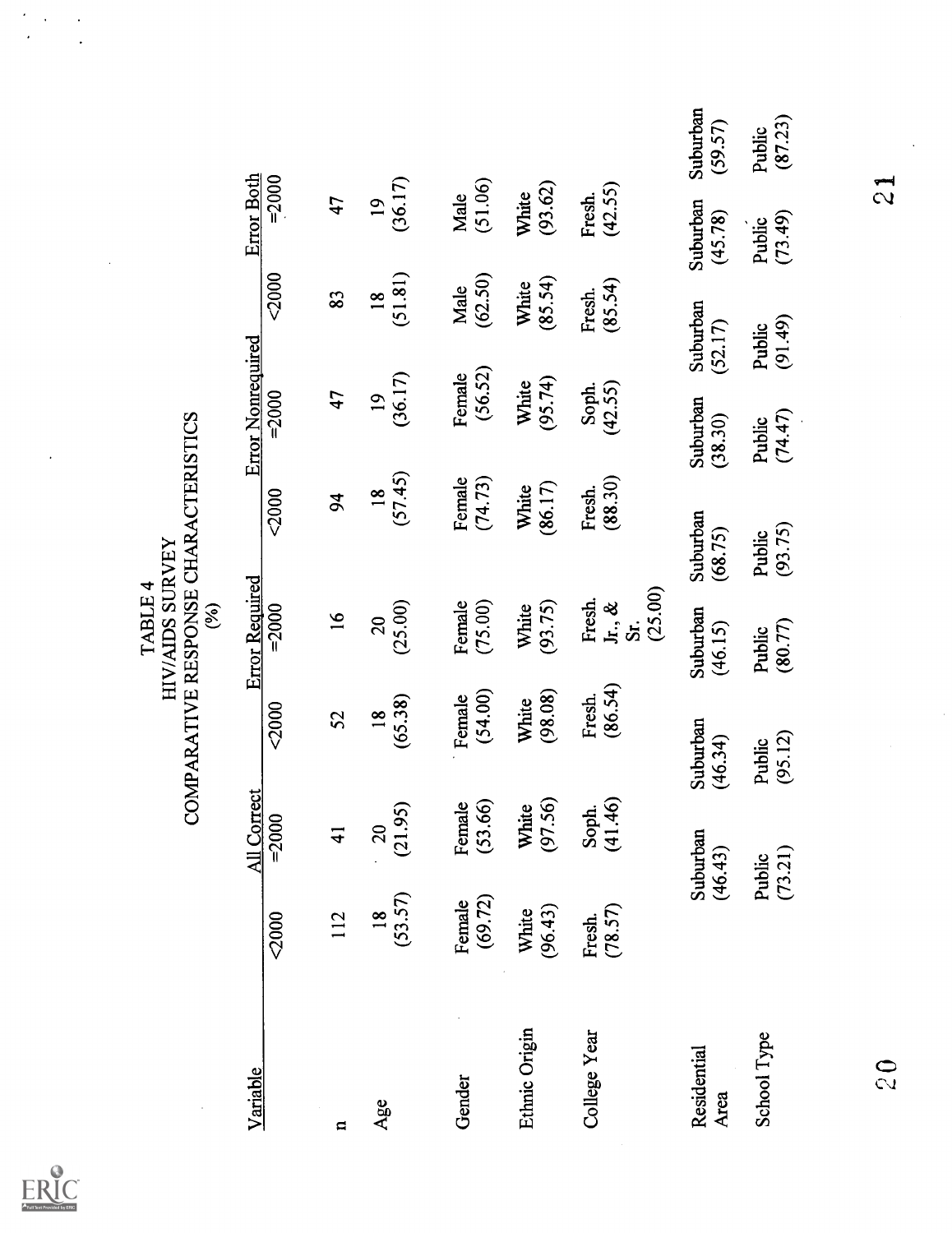| Full Text Provided by ERIC |
|----------------------------|

|                          |                                | COMPARATIVE RESPONSE CHARACTERISTICS   | HIV/AIDS SURVEY<br>TABLE 4 (cont.)<br>(%) |                                                  |                    |                                                  |                                        |                                        |
|--------------------------|--------------------------------|----------------------------------------|-------------------------------------------|--------------------------------------------------|--------------------|--------------------------------------------------|----------------------------------------|----------------------------------------|
| Variable                 | All Correct<br>2000            | $= 2000$                               | <b>Error Required</b><br>2000             | $= 2000$                                         | 2000               | <b>Error Nonrequired</b><br>$= 2000$             | <2000                                  | $= 2000$<br><b>Error Both</b>          |
| Class Size               | 101-200<br>(29.46)             | 201-300<br>(34.15)                     | 101-200<br>(34.62)                        | $301 - 400, &$<br>101-200,<br>401-500<br>(18.75) | 101-200<br>(35.87) | 101-200<br>(29.79)                               | 101-200<br>(28.92)                     | 301-400<br>(31.11)                     |
| <b>Class Rank</b>        | Far Above<br>Middle<br>(38.39) | A Little<br>(36.59)<br>Middle<br>Above | A Little<br>(55.77)<br>Middle<br>Above    | Far Above<br>Middle<br>(37.50)                   | Middle<br>(30.85)  | Far Above A Little<br>(46.81)<br>Middle<br>Above | A Little<br>(36.14)<br>Middle<br>Above | A Little<br>(42.55)<br>Middle<br>Above |
| Information<br>Presented | (92.86)<br>Yes                 | (100.00)<br>Yes                        | (96.15)<br>Yes                            | (100.00)<br>Yes                                  | (94.68)<br>Yes     | (97.87)<br>Yes                                   | (84.34)<br>Yes                         | (95.74)<br>Yes                         |
| Instructional<br>Unit    | (62.50)<br>Yes                 | (76.92)<br>Yes                         | (61.54)<br>Yes                            | (87.50)<br>Yes                                   | (59.14)<br>Yes     | (70.21)<br>Yes                                   | (61.45)<br>$\frac{1}{2}$               | (65.96)<br>Yes                         |
| 22                       |                                |                                        |                                           |                                                  |                    |                                                  | 23                                     |                                        |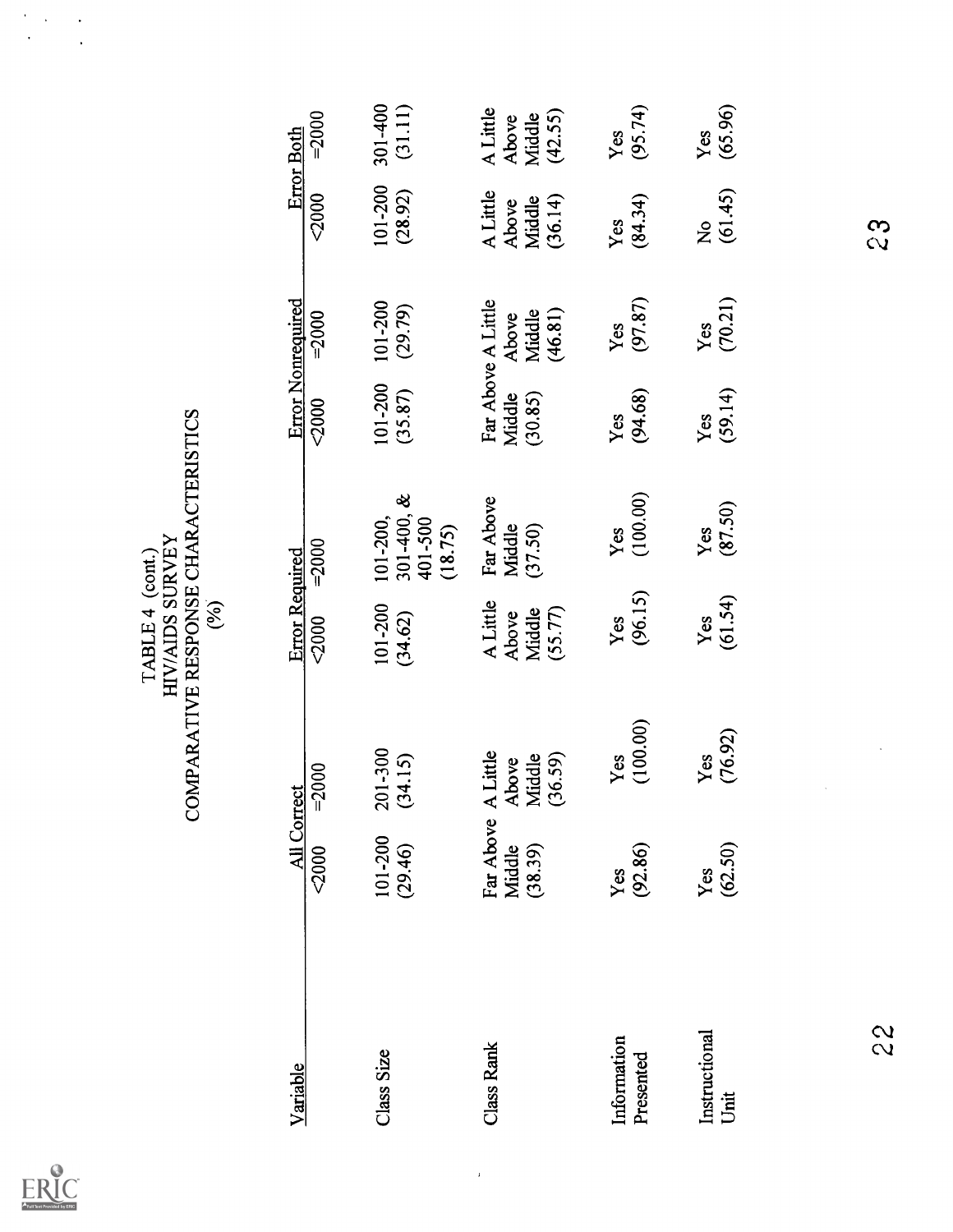| Full Text Provided by ERIC |
|----------------------------|

TABLE 4 (cont.)<br>
HIV/AIDS SURVEY<br>
COMPARATIVE RESPONSE CHARACTERISTICS<br>
(%)<br>
(%)

| $= 2000$<br><b>All Correct</b>               | Error Required<br>2000             | $= 2000$            | 2000                                | <b>Error Nonrequired</b><br>$-2000$ | 2000                    |                     |
|----------------------------------------------|------------------------------------|---------------------|-------------------------------------|-------------------------------------|-------------------------|---------------------|
|                                              |                                    |                     |                                     |                                     |                         | $= 2000$            |
| (34.21)<br>$\overline{10}$<br>(37.14)        | (28.57)<br>$\overline{\mathbf{C}}$ | (43.75)<br>9 & 10   | (33.33)<br>$\overline{\phantom{0}}$ | (36.96)<br>$\overline{a}$           | (45.57)<br>$\mathbf{1}$ | (37.78)<br>$\sigma$ |
| (92.50)<br>Health<br>(76.19)<br>Health       | (79.59)<br>Health                  | (100.00)<br>Health  | (77.78)<br>Health                   | (89.36)<br>Health                   | (66.67)<br>Health       | (86.96)<br>Health   |
| Lecture<br>(70.00)<br>Lecture<br>(71.43)     | Lecture<br>(70.00)                 | Lecture<br>(87.50)  | Lecture<br>(68.54)                  | Lecture<br>(64.44)                  | Lecture<br>(55.70)      | Lecture<br>(71.74)  |
| (65.00)<br>Health<br>(64.08)                 | (64.00)<br>Health                  | (75.00)<br>Health   | (57.95)<br>Health                   | (51.11)<br>Health                   | (57.33)<br>Health       | (80.00)<br>Health   |
| 4-6 hrs.<br>(43.59)<br>$4-6$ hrs.<br>(34.62) | $0-3$ hrs.<br>(39.22)              | 4-6 hrs.<br>(37.50) | $0-3 & 8$<br>4-6 hrs.<br>(34.09)    | 4-6 hrs.<br>(39.13)                 | $0-3$ hrs.<br>(54.43)   | 4-6 hrs.<br>(37.78) |
|                                              |                                    |                     |                                     |                                     | 23                      |                     |
|                                              |                                    |                     |                                     |                                     |                         |                     |
|                                              |                                    |                     |                                     |                                     |                         |                     |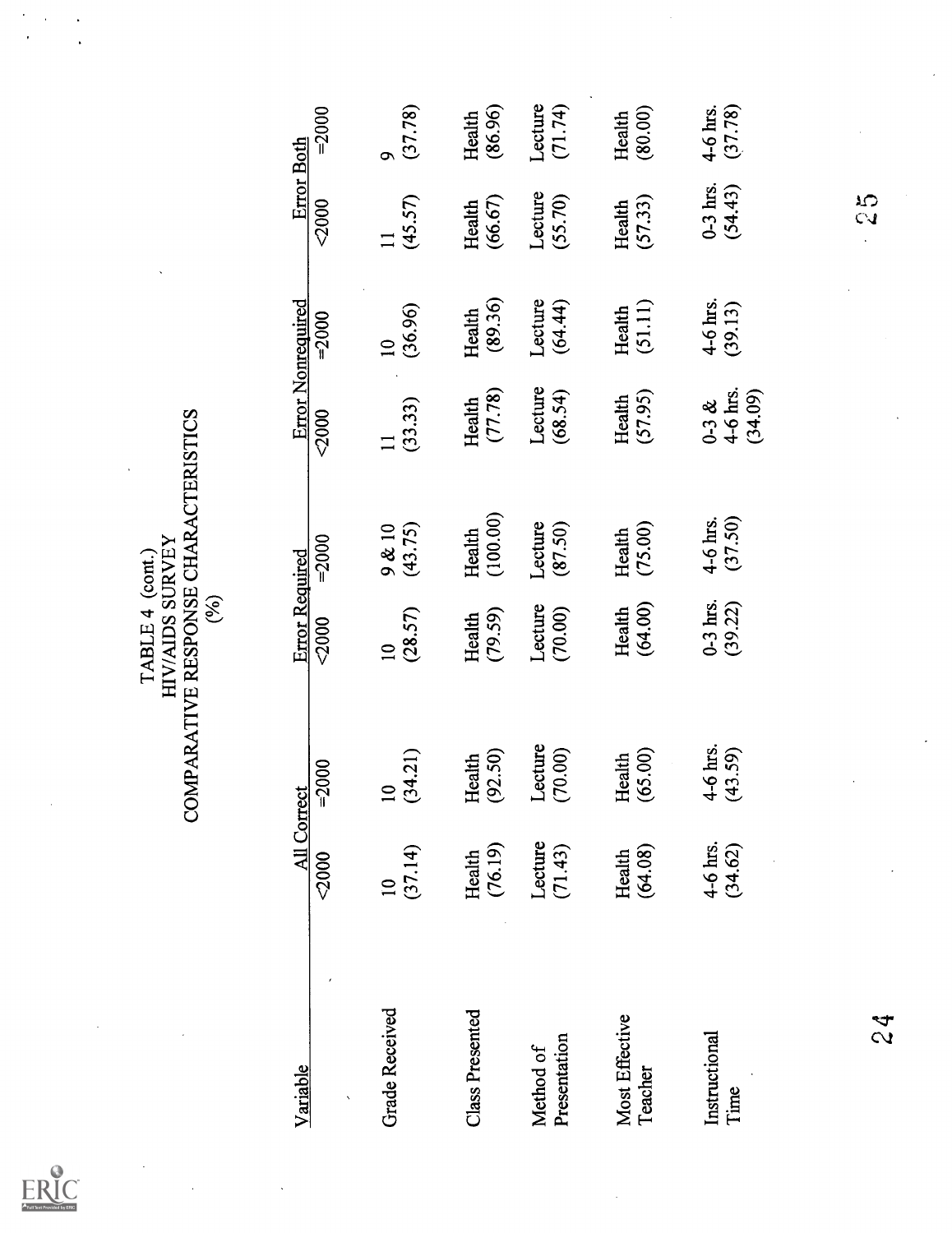$\ddot{\phantom{0}}$ 

 $\ddot{\phantom{0}}$ 

 $ERIC$ 

 $\ddot{\cdot}$ 

|                            |                                 | COMPARATIVE RESPONSE CHARACTERISTICS | HIV/AIDS SURVEY<br>TABLE 4 (cont.)<br>$(\text{mean} \pm \text{s.e.m.})$ |                                   |                      |                                            |                                |                                                         |
|----------------------------|---------------------------------|--------------------------------------|-------------------------------------------------------------------------|-----------------------------------|----------------------|--------------------------------------------|--------------------------------|---------------------------------------------------------|
| Variable                   | All Correct                     |                                      | Error Required                                                          |                                   |                      | <b>Error Nonrequired</b>                   | <b>Error Both</b>              |                                                         |
|                            | 2000                            | $= 2000$                             | 2000                                                                    | $= 2000$                          | 2000                 | $-2000$                                    | 2000                           | $= 2000$                                                |
| Content Emphasized         | Methods of<br>(30.48)<br>Trans. | Methods of<br>(37.50)<br>Trans.      | (34.00)                                                                 | Prevention Basic Facts<br>(43.75) | (32.58)              | Prevention Methods of<br>(47.83)<br>Trans. | Prevention<br>(28.21)          | Methods of<br><b>Basic Facts</b><br>Trans. &<br>(34.78) |
| Instruction<br>Quality of  | (45.37)<br>Good                 | (45.00)<br>Good                      | (33.33)<br>Good                                                         | (62.50)<br>Good                   | (48.35)<br>Good      | (43.48)<br>Good                            | Average<br>(30.86)             | Average<br>(47.83)                                      |
| Beat Information<br>Source | (25.00)<br><b>School</b>        | (39.02)<br>School                    | (42.31)<br>TV                                                           | (46.67)<br><b>School</b>          | $\frac{TV}{(35.11)}$ | (43.48)<br>School                          | (48.78)<br>$\overline{\Gamma}$ | (40.43)<br>School                                       |
| All Information-%          | 100.00<br>$\pm 0.00$            | $\pm 0.00$<br>100.00                 | $_{+0.72}$<br>92.35                                                     | $+0.38$<br>94.63                  | $1 + 0.46$<br>91.67  | $+ 0.74$<br>90.83                          | $+1.49$<br>78.61               | 82.60<br>1.85                                           |
| Information-%<br>Required  | 100.00<br>$\pm 0.00$            | ± 0.00<br>100.00                     | ±1.08<br>87.54                                                          | $+0.56$<br>90.44                  | $\pm 0.00$<br>100.00 | ± 0.00<br>100.00                           | $\pm 1.39$<br>82.94            | $_{+0.61}$<br>89.09                                     |
| 33                         |                                 |                                      |                                                                         |                                   |                      |                                            | 22                             |                                                         |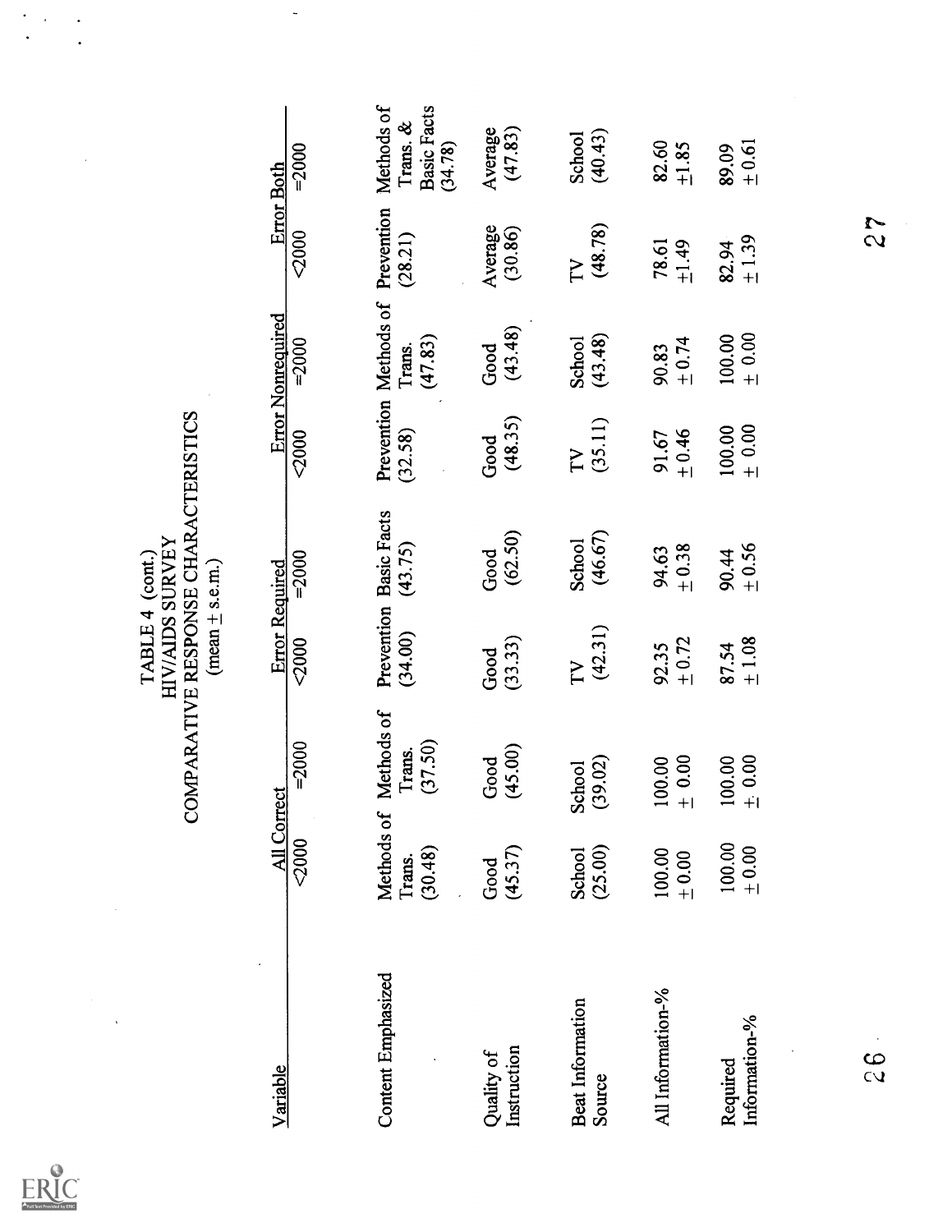| Full Text Provided by ERIC |
|----------------------------|

 $\bar{.}$ 

ŀ,

 $\ddot{\phantom{a}}$ 

 $\frac{1}{2}$ 

 $\overline{a}$ 

|               |                      | COMPARATIVE RESPONSE CHARACTERISTICS | HIV/AIDS SURVEY<br>TABLE 4 (cont.)<br>$(mean \pm s.e.m.)$ |            |       |                          |            |                       |
|---------------|----------------------|--------------------------------------|-----------------------------------------------------------|------------|-------|--------------------------|------------|-----------------------|
| Variable      | All Correct          |                                      | <b>Error Required</b>                                     |            |       | <b>Error Nonrequired</b> |            | <b>Error Both</b>     |
|               | 2000                 | $= 2000$                             | 2000                                                      | $= 2000$   | 2000  | $= 2000$                 | 2000       | $= 2000$              |
| Nonrequired   | $100.00$<br>$+ 0.00$ | 100.00                               | 100.00                                                    | 100.00     | 80.70 | 78.60                    | 73.63      | $78.74$<br>$\pm 1.70$ |
| Information-% |                      | $\pm 0.00$                           | $\pm 0.00$                                                | $\pm 0.00$ | ±1.04 | $\pm 1.69$               | $_{+2.03}$ |                       |
|               |                      |                                      |                                                           |            |       |                          |            |                       |
|               |                      |                                      |                                                           |            |       |                          |            |                       |
|               |                      |                                      |                                                           |            |       |                          |            |                       |
|               |                      |                                      |                                                           |            |       |                          |            |                       |
|               |                      |                                      |                                                           |            |       |                          |            |                       |
|               |                      |                                      |                                                           |            |       |                          |            |                       |
|               |                      |                                      |                                                           |            |       |                          |            |                       |
|               |                      |                                      |                                                           |            |       |                          |            |                       |
| $\frac{8}{3}$ |                      |                                      |                                                           |            |       |                          |            |                       |
|               |                      |                                      |                                                           |            |       |                          | 83         |                       |
|               |                      |                                      |                                                           |            |       |                          |            |                       |
|               |                      |                                      |                                                           |            |       |                          |            |                       |
|               |                      |                                      |                                                           |            |       |                          |            |                       |

 $\ddot{\phantom{a}}$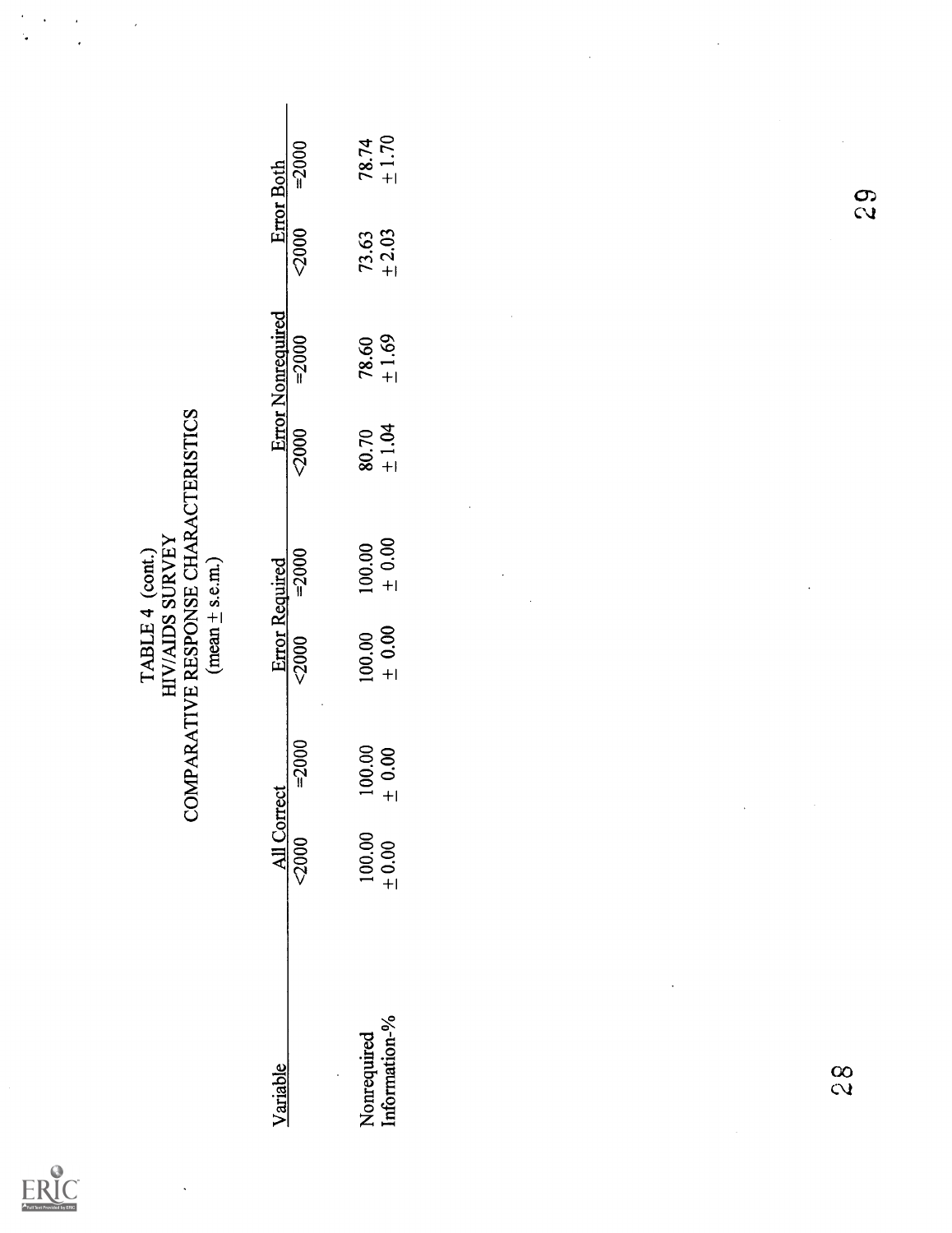#### TABLE 5 HIV/A1DS SURVEY SIGNIFICANT BETWEEN GROUP DIFFERENCES ALL CORRECT  $(mean \pm s.e.m.)$

 $\bar{\beta}$ 

| Variable                            | < 2000           | $= 2000$         | D          |
|-------------------------------------|------------------|------------------|------------|
| n                                   | 109              | 41               |            |
| Age                                 | $18.97 \pm 0.19$ | $20.32 \pm 0.46$ | $< 0.001*$ |
| College Year <sup>a</sup>           | $1.40 \pm 0.08$  | $2.12 \pm 0.18$  | $< 0.001*$ |
| Information Presented <sup>b</sup>  | 0.02<br>$1.07 +$ | $1.00 + 0.00$    | $0.010*$   |
| Instructional Unit <sup>c</sup>     | $1.38 \pm 0.05$  | $1.23 \pm 0.07$  | $< 0.001*$ |
| Class Presented <sup>d</sup>        | $2.09 + 0.21$    | $1.30 \pm 0.19$  | $<0.001*$  |
| Quality of Instruction <sup>e</sup> | $2.52 \pm 0.10$  | $2.33 \pm 0.13$  | $<0.001*$  |
| School Type <sup>f</sup>            | $1.27 \pm 0.04$  | $1.05 \pm 0.03$  | $< 0.001*$ |

\* Significance:  $p \le 0.010$ 

Notes:

 $\bar{z}$ 

- a.  $1 =$  freshman,  $2 =$  sophomore,  $3 =$  junior,  $4 =$  senior
- b.  $1 = yes, 2 = no$
- c.  $1 = yes, 2 = no$
- d.  $1 =$  health,  $2 =$  physical education,  $3 =$  human sexuality,  $4 =$  marriage/family living,  $5 =$  guidance office,  $6 =$  nurse's office
- e.  $1 =$  excellent,  $2 =$  good,  $3 =$  average,  $4 =$  fair,  $5 =$  poor
- f.  $1 = public, 2 = private$



 $\Delta\phi=0.1$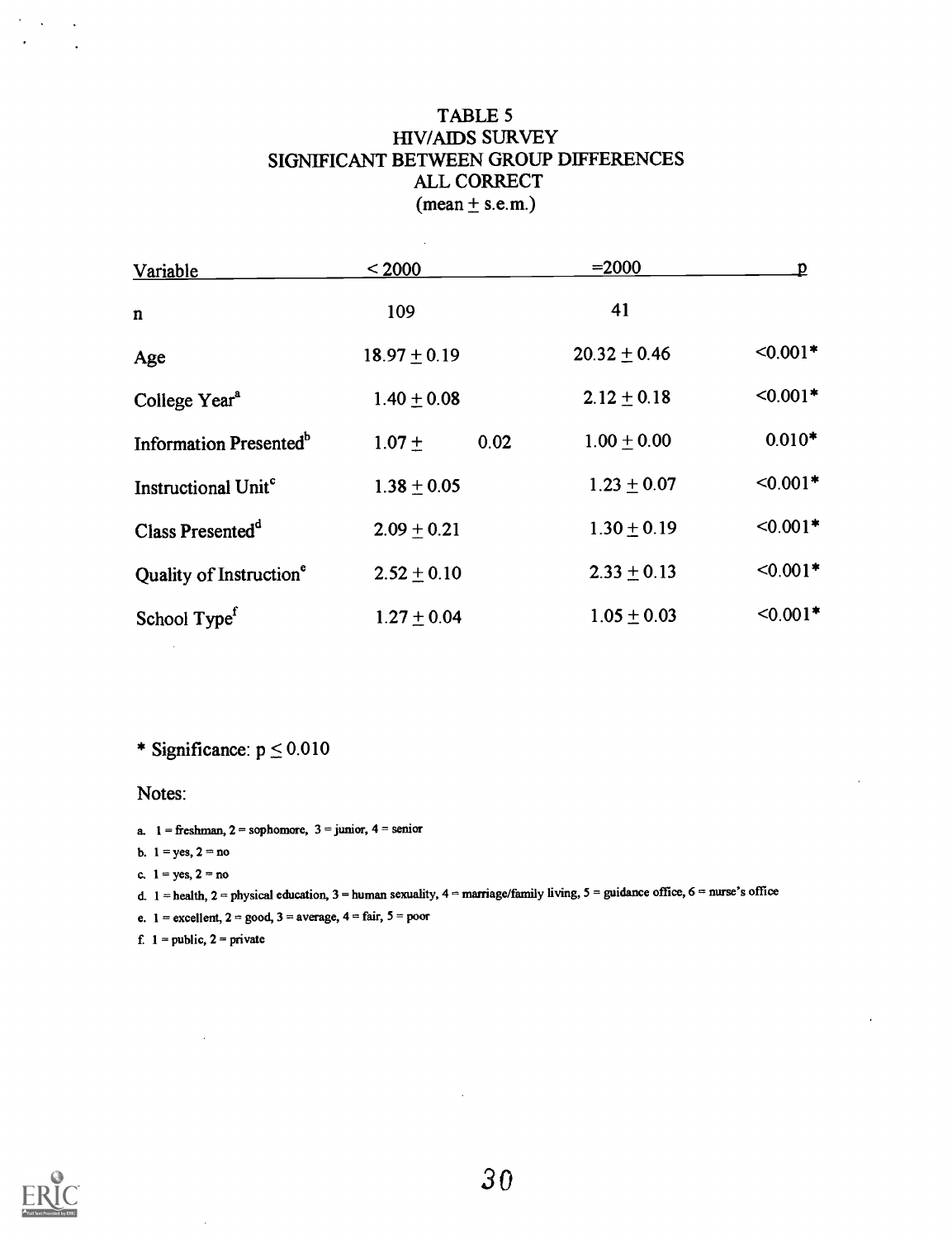#### TABLE 6 HIV/AIDS SURVEY SIGNIFICANT BETWEEN GROUP DIFFERENCES ERROR REQUIRED  $(\text{mean} \pm \text{s.e.m.})$

 $\ddot{\phantom{a}}$ 

| Variable                           | < 2000           | $= 2000$         | D          |
|------------------------------------|------------------|------------------|------------|
| $\mathbf n$                        | 50               | 16               |            |
| Age                                | $18.46 \pm 0.11$ | $20.50 \pm 0.44$ | $< 0.001*$ |
| College Year <sup>a</sup>          | $1.17 \pm 0.07$  | $2.69 + 0.33$    | $< 0.001*$ |
| Information Presented <sup>b</sup> | $1.04 + 0.03$    | $1.00 + 0.00$    | $< 0.001*$ |
| Grade Received <sup>c</sup>        | $2.80 \pm 0.15$  | $1.69 \pm 0.18$  | $<0.001*$  |
| School Type <sup>d</sup>           | $1.27 + 0.04$    | $1.05 \pm 0.03$  | $< 0.001*$ |

\* Significance:  $p \le 0.010$ 

Notes:

- 1. 1 = freshman, 2 = sophomore, 3 = junior, 4 = senior
- 2.  $1 = yes, 2 = no$
- 3.  $1 = 9, 2 = 10, 3 = 11, 4 = 12$
- 4.  $1 = \text{public}, 2 = \text{private}$



 $\overline{\phantom{a}}$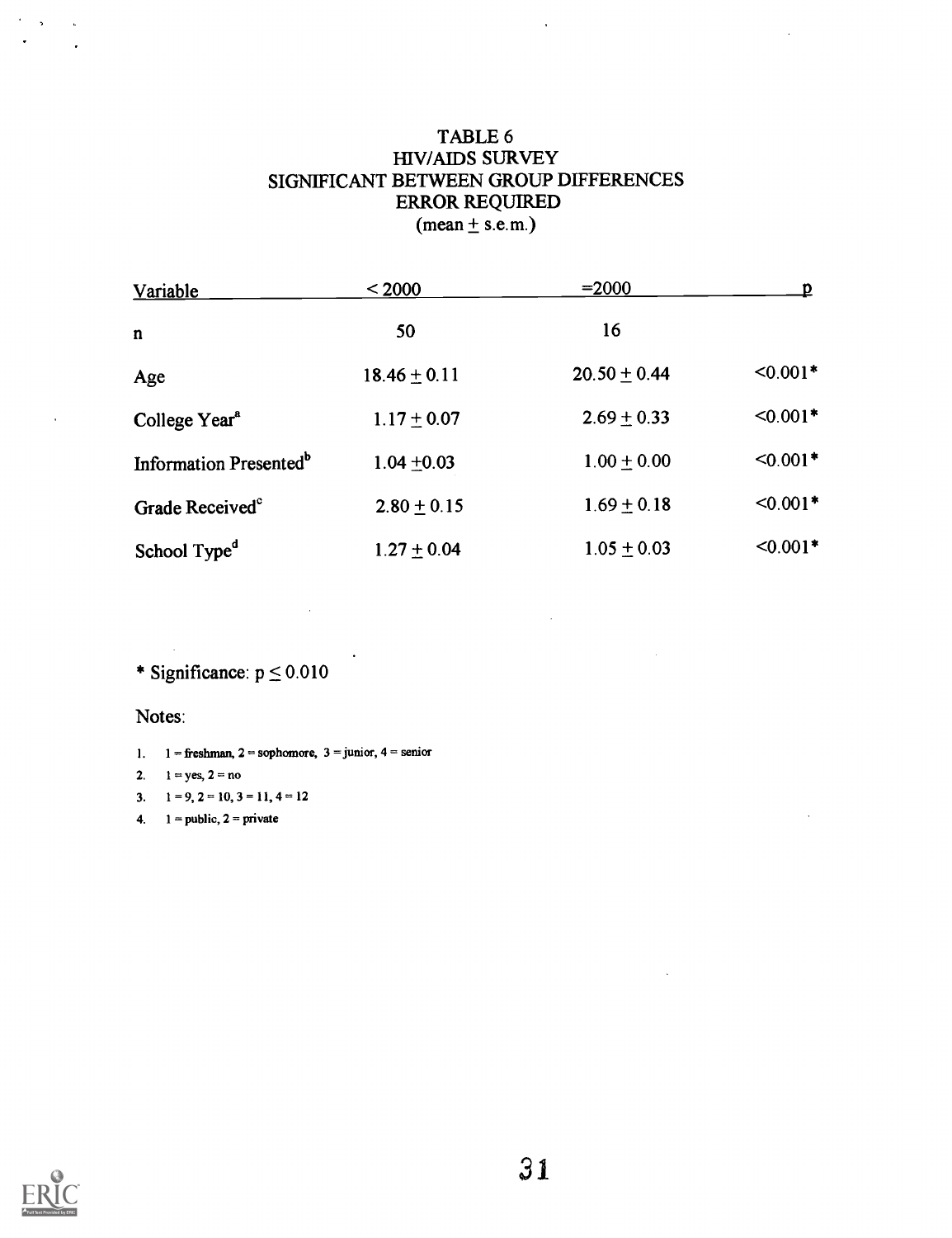### TABLE 7 HIV/AIDS SURVEY SIGNIFICANT BETWEEN GROUP DIFFERENCES ERROR NONREQUIRED  $(mean <sub>±</sub> s.e.m.)$

| Variable                            | < 2000           | $= 2000$         | D             |
|-------------------------------------|------------------|------------------|---------------|
| $\mathbf n$                         | 91               | 46               |               |
| Age                                 | $18.85 \pm 0.16$ | $20.09 \pm 0.33$ | $< 0.001*$    |
| College Year <sup>a</sup>           | $1.18 \pm 0.06$  | $2.15 + 0.16$    | $< 0.001*$    |
| Quality of Instruction <sup>b</sup> | $2.56 \pm 0.13$  | $2.20 + 0.14$    | $0.002*$      |
| School Type <sup>c</sup>            | $1.26 \pm 0.04$  | $1.09 \pm 0.04$  | $\leq 0.001*$ |

\* Significance:  $p \le 0.010$ 

Notes:

a.  $1 =$  freshman,  $2 =$  sophomore,  $3 =$  junior,  $4 =$  senior

b.  $1 =$  excellent,  $2 =$  good,  $3 =$  average,  $4 =$  fair,  $5 =$  poor

c.  $1 = \text{public}$ ,  $2 = \text{private}$ 

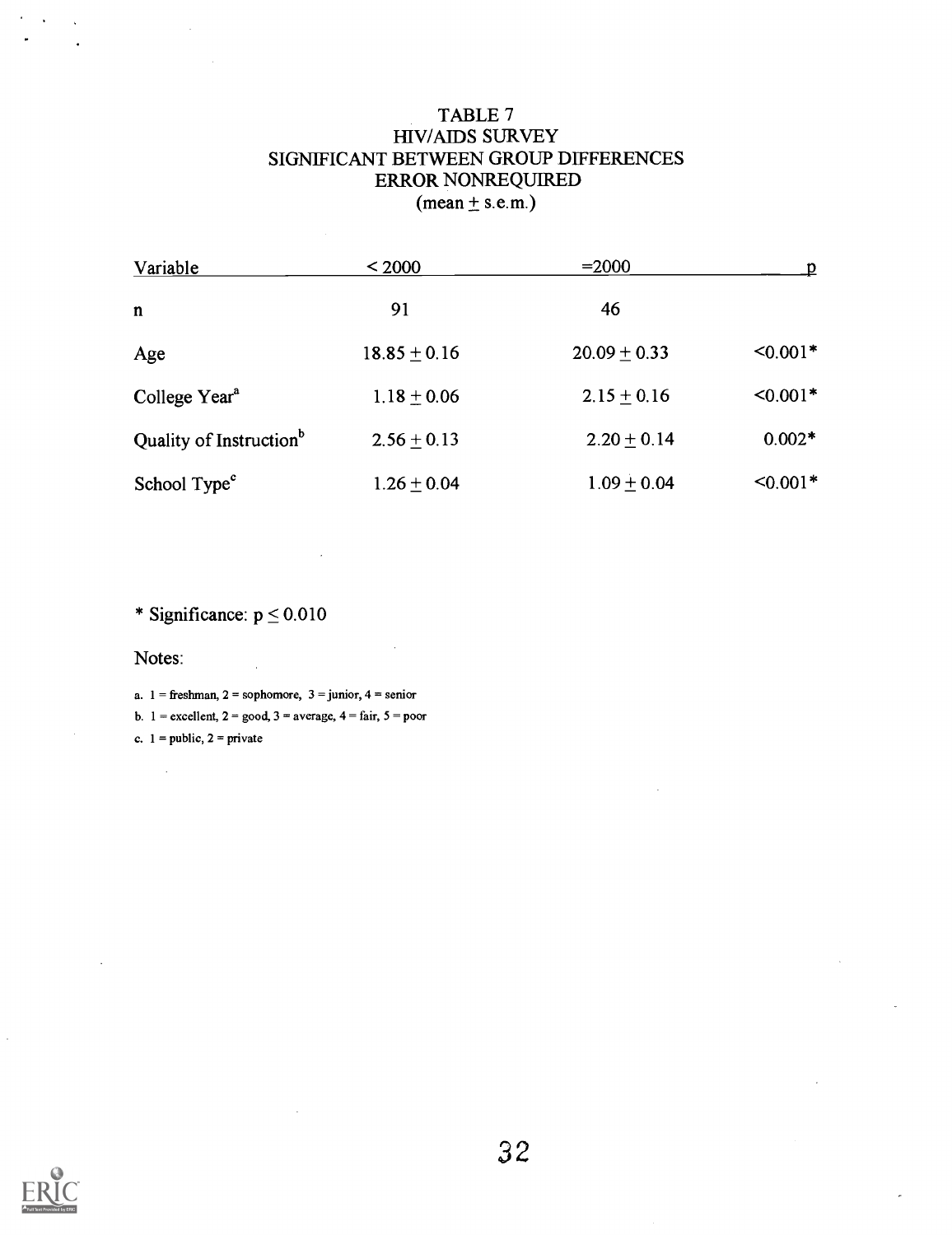#### TABLE 8 HIV/AIDS SURVEY SIGNIFICANT BETWEEN GROUP DIFFERENCES ERROR BOTH  $(mean \pm s.e.m.)$

 $\sim$   $_{\star}$ 

| Variable                               | < 2000           | $= 2000$         | D          |
|----------------------------------------|------------------|------------------|------------|
| n                                      | 83               | 47               |            |
| Age                                    | $18.87 \pm 0.14$ | $19.77 \pm 0.36$ | $< 0.001*$ |
| College Year <sup>a</sup>              | $1.28 \pm 0.08$  | $1.98 \pm 0.16$  | $< 0.001*$ |
| Instructional Unit <sup>b</sup>        | $1.61 \pm 0.05$  | $1.34 \pm 0.07$  | $0.009*$   |
| Grade Received <sup>c</sup>            | $2.78 \pm 0.11$  | $1.91 \pm 0.13$  | $< 0.001*$ |
| Class Presented <sup>d</sup>           | $2.53 \pm 0.27$  | $1.46 \pm 0.20$  | $< 0.001*$ |
| Quality of Instruction <sup>e</sup>    | $3.09 \pm 0.13$  | $2.46 \pm 0.11$  | $0.004*$   |
| School Type <sup>f</sup>               | $1.27 \pm 0.05$  | $1.13 \pm 0.05$  | $< 0.001*$ |
| <b>Percent Required</b><br>Information | 82.94 $\pm$ 1.39 | $89.09 \pm 0.05$ | $0.007*$   |

\* Significance:  $p \le 0.010$ 

Notes:

```
a. 1 = freshman, 2 = sophomore, 3 = junior, 4 = senior
b. 1 = yes, 2 = noc. 1 = 9, 2 = 10, 3 = 11, 4 = 12d. 1 = health, 2 = physical education, 3 = human sexuality, 4 = marriage/family living, 5 = guidance office, 6 = nurse's office
e. 1 = excellent, 2 = good, 3 = average, 4 = fair, 5 = poor
                                                                                                                             \mathcal{L}^{\mathcal{L}}1 = public, 2 = private
```


 $\mathcal{O}(\log n)$  .  $\mathcal{O}(\log n)$ 

 $\lambda$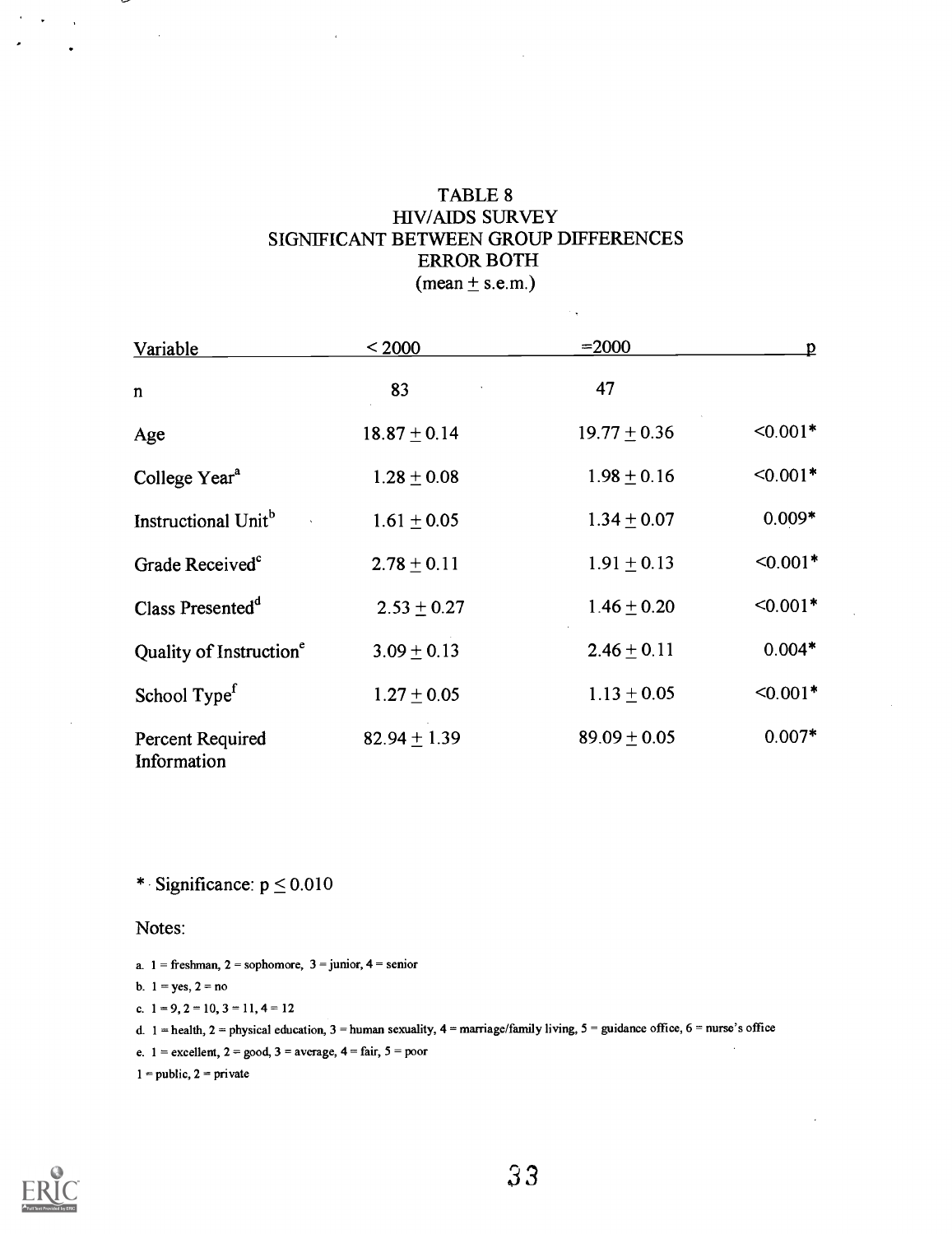

U.S. Department of Education

Office of Educational Research and Improvement (OERI) National Library of Education (NLE) Educational Resources Information Center (ERIC)



### REPRODUCTION RELEASE

(Specific Document)

#### I. DOCUMENT IDENTIFICATION:

| HIV/AIDS Education - A Six-Year Comparison of Secondary Level Effectiveness<br>Title: |                          |
|---------------------------------------------------------------------------------------|--------------------------|
| Author(s): J. F. Garman, Ph.D. and D. A. Crider, Ph.D.                                |                          |
| Corporate Source:                                                                     | <b>Publication Date:</b> |

### II. REPRODUCTION RELEASE:

In order to disseminate as widely as possible timely and significant materials of interest to the educational community, documents announced in the monthly abstract journal of the ERIC system, Resources in Education (RIE), are usually made available to users in microfiche, reproduced paper copy, and electronic media, and sold through the ERIC Document Reproduction Service (EDRS). Credit is given to the source of each document, and, if reproduction release is granted, one of the following notices is affixed to the document.

If permission is granted to reproduce and disseminate the identified document, please CHECK ONE of the following three options and sign at the bottom of the page.



(over)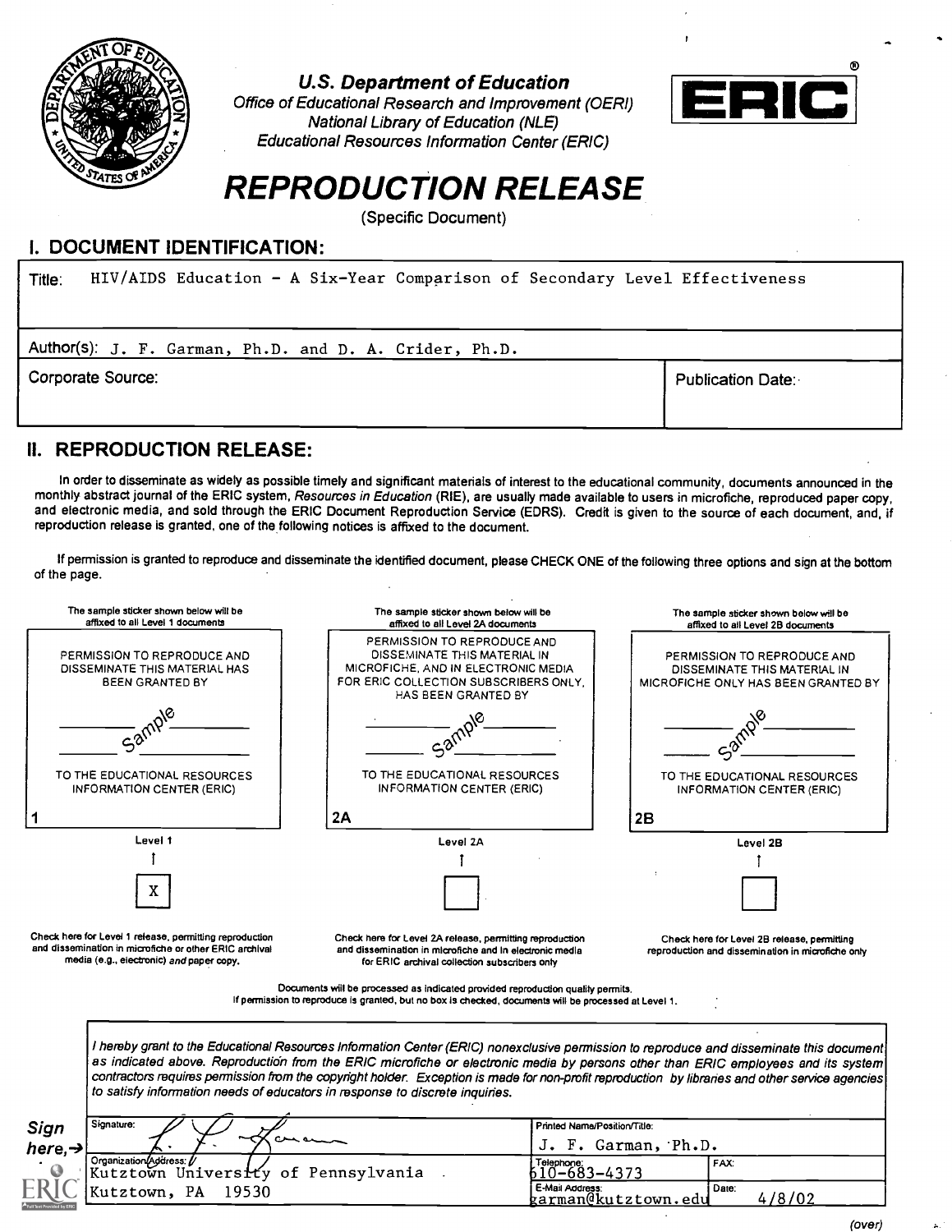## III. DOCUMENT AVAILABILITY INFORMATION (FROM NON-ERIC SOURCE):

If permission to reproduce is not granted to ERIC, or, if you wish ERIC to cite the availability of the document from another source, please<br>provide the following information regarding the availability of the document. (ER

| Publisher/Distributor:   |        |        |  |
|--------------------------|--------|--------|--|
|                          | $\sim$ | $\sim$ |  |
| Address:                 |        |        |  |
|                          |        |        |  |
|                          |        |        |  |
| Price:                   |        |        |  |
| $\overline{\phantom{a}}$ |        |        |  |

### IV. REFERRAL OF ERIC TO COPYRIGHT/REPRODUCTION RIGHTS HOLDER:

If the right to grant this reproduction release is held by someone other than the addressee, please provide the appropriate name and

Name:

Address:

### V. WHERE TO SEND THIS FORM:

Send this form to the following ERIC Clearinghouse:

However, if solicited by the ERIC Facility, or if making an unsolicited contribution to ERIC, return this form (and the document being contributed) to:

ERIC Processing and Reference Facility 1100 West Street, 2<sup>nd</sup> Floor Laurel, Maryland 20707-3598

> Telephone: 301-497-4080 Toll Free: 800-799-3742 FAX: 301-953-0263 e-mail: ericfac@inet.ed.gov WWW: http://ericfac.piccard.csc.com

Rev. 9/97) IOUS VERSIONS OF THIS FORM ARE OBSOLETE.